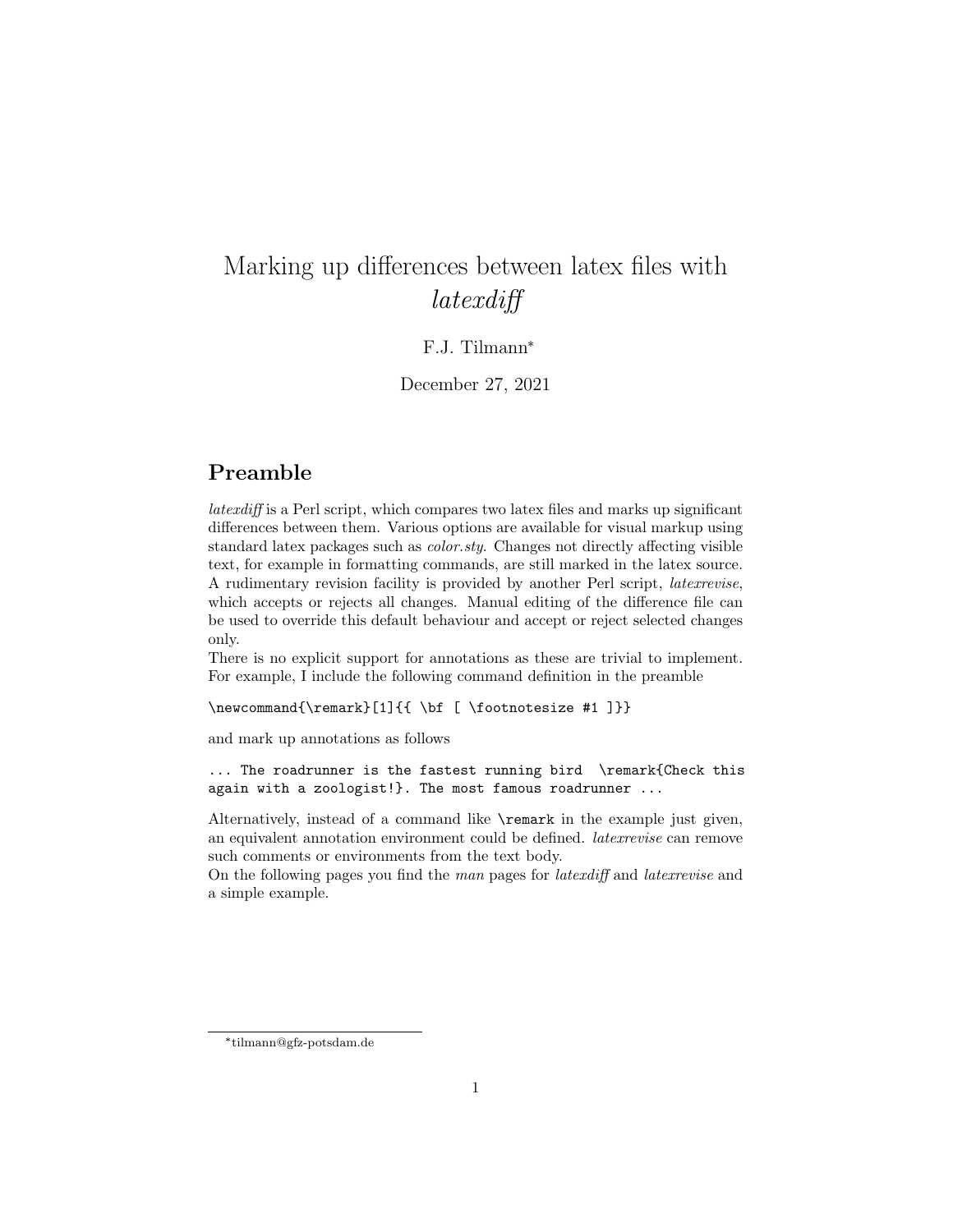## 1 NAME

latexdiff - determine and markup differences between two latex files

## 2 SYNOPSIS

latexdiff  $[$  OPTIONS  $]$  old.tex new.tex  $>$  diff.tex

## 3 DESCRIPTION

Briefly, latexdiff is a utility program to aid in the management of revisions of latex documents. It compares two valid latex files, here called old.tex and new.tex, finds significant differences between them (i.e., ignoring the number of white spaces and position of line breaks), and adds special commands to highlight the differences. Where visual highlighting is not possible, e.g. for changes in the formatting, the differences are nevertheless marked up in the source. Note that old.tex and new.tex need to be real files (not pipes or similar) as they are opened twice (unless --encoding option is used)

The program treats the preamble differently from the main document. Differences between the preambles are found using line-based differencing (similarly to the Unix diff command, but ignoring white spaces). A comment, " $\gamma_{\text{DIF}} >$ " is appended to each added line, i.e. a line present in new.tex but not in old.tex. Discarded lines are deactivated by prepending " $\text{\%DIF}$  <". Changed blocks are preceded by comment lines giving information about line numbers in the original files. Where there are insignificant differences, the resulting file diff.tex will be similar to new.tex. At the end of the preamble, the definitions for latexdiff markup commands are inserted. In differencing the main body of the text, latexdiff attempts to satisfy the following guidelines (in order of priority):

- 1. If both old.tex and new.tex are valid LaTeX, then the resulting diff.tex should also be valid LateX. (NB If a few plain TeX commands are used within old.tex or new.tex then diff.tex is not guaranteed to work but usually will).
- 2. Significant differences are determined on the level of individual words. All significant differences, including differences between comments should be clearly marked in the resulting source code diff.tex.
- 3. If a changed passage contains text or text-producing commands, then running diff.tex through LateX should produce output where added and discarded passages are highlighted.
- 4. Where there are insignificant differences, e.g. in the positioning of line breaks, diff.tex should follow the formatting of new.tex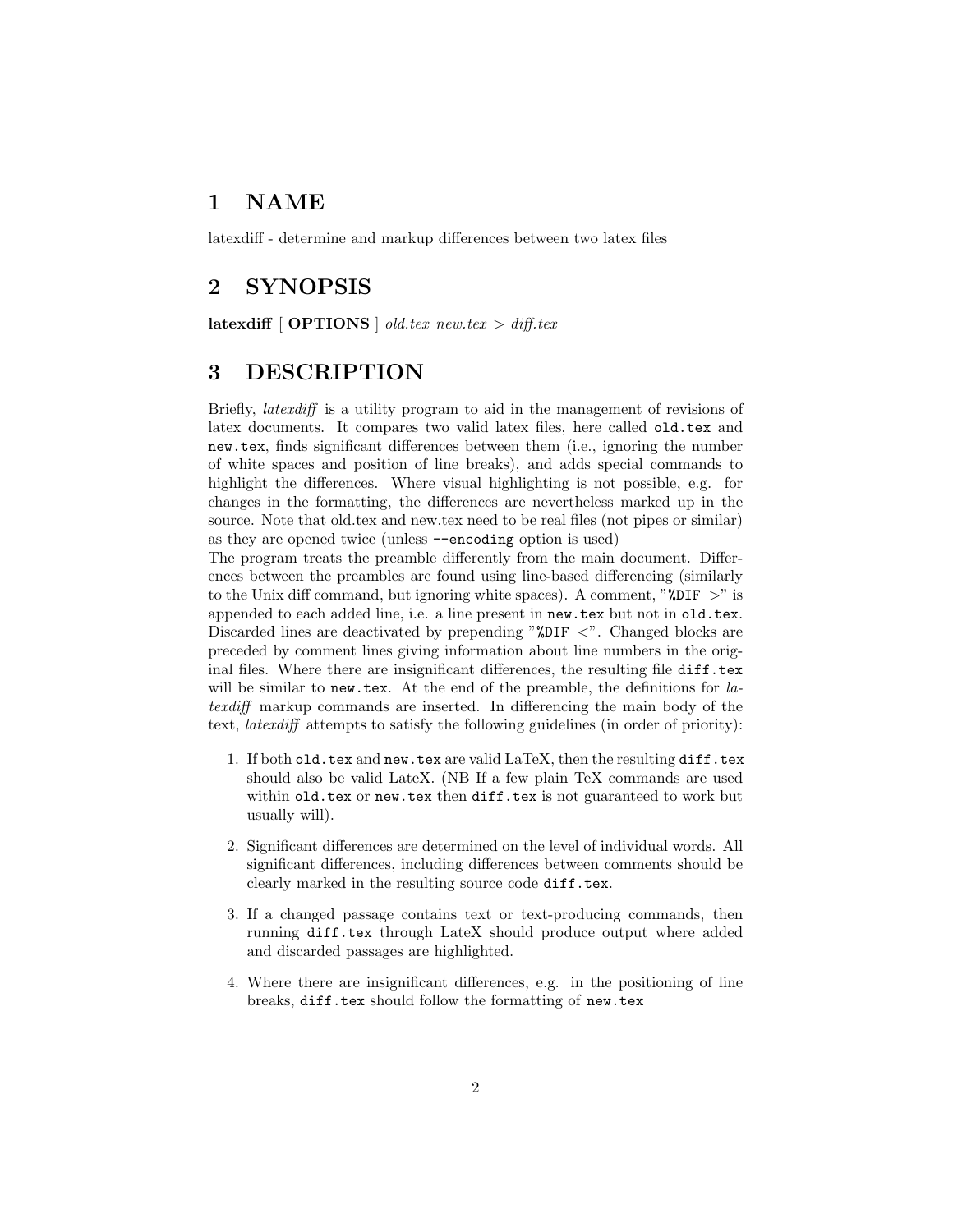For differencing the same algorithm as diff is used but words instead of lines are compared. An attempt is made to recognize blocks which are completely changed such that they can be marked up as a unit. Comments are differenced line by line but the number of spaces within comments is ignored. Commands including all their arguments are generally compared as one unit, i.e., no markup is inserted into the arguments of commands. However, for a selected number of commands (for example, \caption and all sectioning commands) the last argument is known to be text. This text is split into words and differenced just as ordinary text (use options to show and change the list of text commands, see below). As the algorithm has no detailed knowledge of LaTeX, it assumes all pairs of curly braces immediately following a command (i.e. a sequence of letters beginning with a backslash) are arguments for that command. As a restriction to condition 1 above it is thus necessary to surround all arguments with curly braces, and to not insert extraneous spaces. For example, write

### \section{\textem{This is an emphasized section title}}

and not

```
\section {\textem{This is an emphasized section title}}
```
or

#### \section\textem{This is an emphasized section title}

even though all varieties are the same to LaTeX (but see --allow-spaces option which allows the second variety).

For environments whose content does not conform to standard LaTeX or where graphical markup does not make sense all markup commands can be removed by setting the PICTUREENV configuration variable, set by default to picture and DIFnomarkup environments; see --config option). The latter environment (DIFnomarkup) can be used to protect parts of the latex file where the markup results in illegal markup. You have to surround the offending passage in both the old and new file by  $\begin{array}{c}$  and  $\end{array}$  and  $\end{array}$ . You must define the environment in the preambles of both old and new documents. I prefer to define it as a null-environment,

### \newenvironment{DIFnomarkup}{}{}

but the choice is yours. Any markup within the environment will be removed, and generally everything within the environment will just be taken from the new file.

It is also possible to difference files which do not have a preamble. In this case, the file is processed in the main document mode, but the definitions of the markup commands are not inserted.

All markup commands inserted by *latexdiff* begin with " $\D_{IF}$ ". Added blocks containing words, commands or comments which are in new.tex but not in old.tex are marked by \DIFaddbegin and \DIFaddend. Discarded blocks are marked by \DIFdelbegin and \DIFdelend. Within added blocks all text is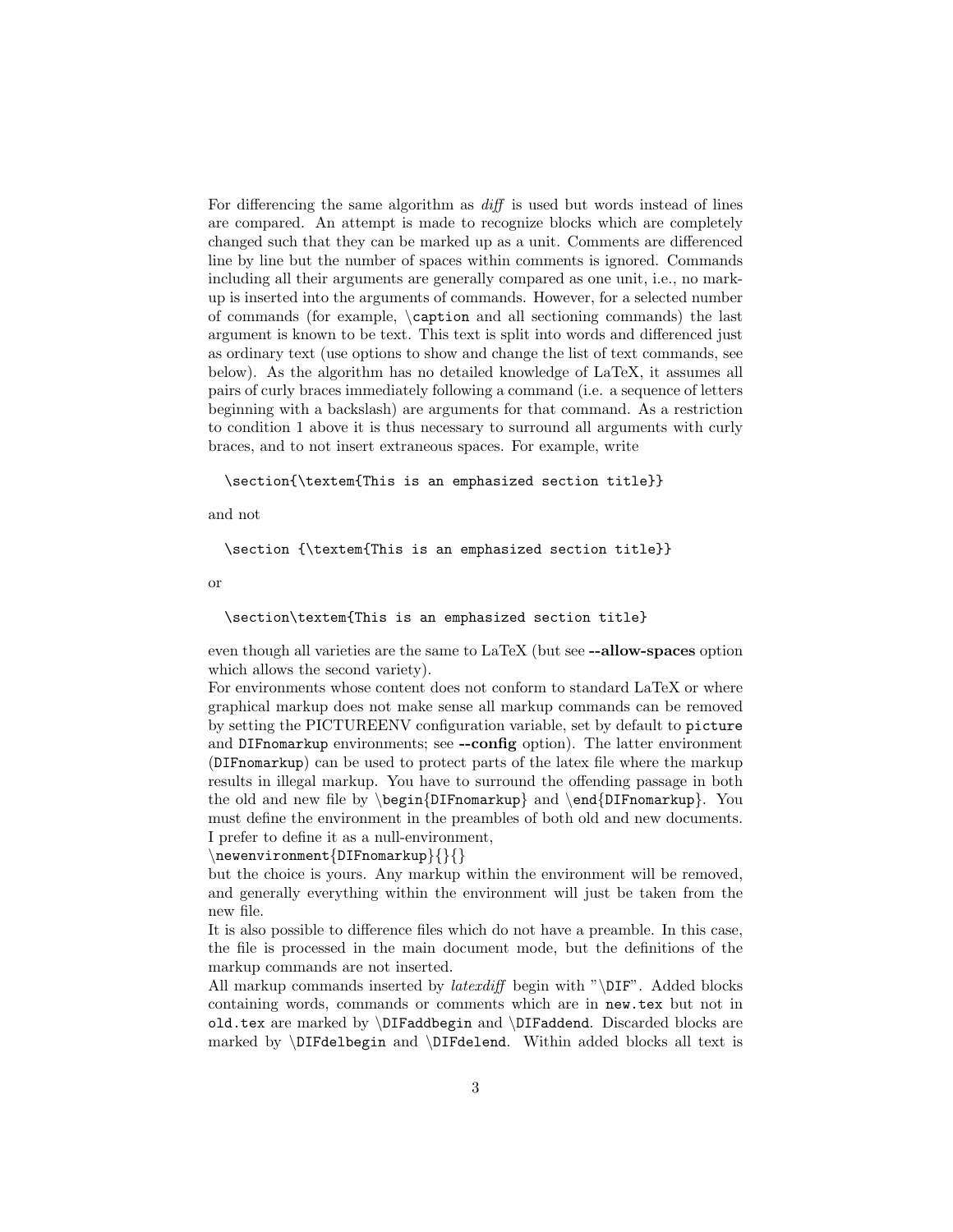highlighted with \DIFadd like this: \DIFadd{Added text block} Selected 'safe' commands can be contained in these text blocks as well (use options to show and change the list of safe commands, see below). All other commands as well as braces " $\{$ " and " $\}$ " are never put within the scope of  $\DIFadd.$  Added comments are marked by prepending " $\text{\%DIF} > \text{\%}$ .

Within deleted blocks text is highlighted with \DIFdel. Deleted comments are marked by prepending " $*$ DIF  $\lt$ ". Non-safe command and curly braces within deleted blocks are commented out with " $\text{\%DIFFECCMD} <$  ".

## 4 OPTIONS

## Preamble

The following options determine the visual markup style by adding the appropriate command definitions to the preamble. See the end of this section for a description of available styles.

### --type=markupstyle or -t markupstyle

Add code to preamble for selected markup style. This option defines \DIFadd and \DIFdel commands. Available styles:

UNDERLINE CTRADITIONAL TRADITIONAL CFONT FONTSTRIKE INVISIBLE CHANGEBAR CCHANGEBAR CULINECHBAR CFONTCHBAR BOLD PDFCOMMENT

[ Default: UNDERLINE ]

#### --subtype=markstyle or -s markstyle

Add code to preamble for selected style for bracketing commands (e.g. to mark changes in margin). This option defines \DIFaddbegin, \DIFaddend, \DIFdelbegin and \DIFdelend commands. Available styles: SAFE MARGIN COLOR DVIPSCOL ZLABEL ONLYCHANGEDPAGE (LABEL)\*

[ Default: SAFE ] \* Subtype LABEL is deprecated

#### --floattype=markstyle or -f markstyle

Add code to preamble for selected style which replace standard marking and markup commands within floats (e.g., marginal remarks cause an error within floats so marginal marking can be disabled thus). This option defines all \DIF...FL commands. Available styles: FLOATSAFE TRADITIONALSAFE IDENTICAL

[ Default: FLOATSAFE ]

#### --encoding=enc or -e enc

Specify encoding of old.tex and new.tex. Typical encodings are ascii, utf8, latin1, latin9. A list of available encodings can be obtained by executing

perl -MEncode -e 'print join  $(\cdot \nmid n$ ", Encode-encodings(":all"));' >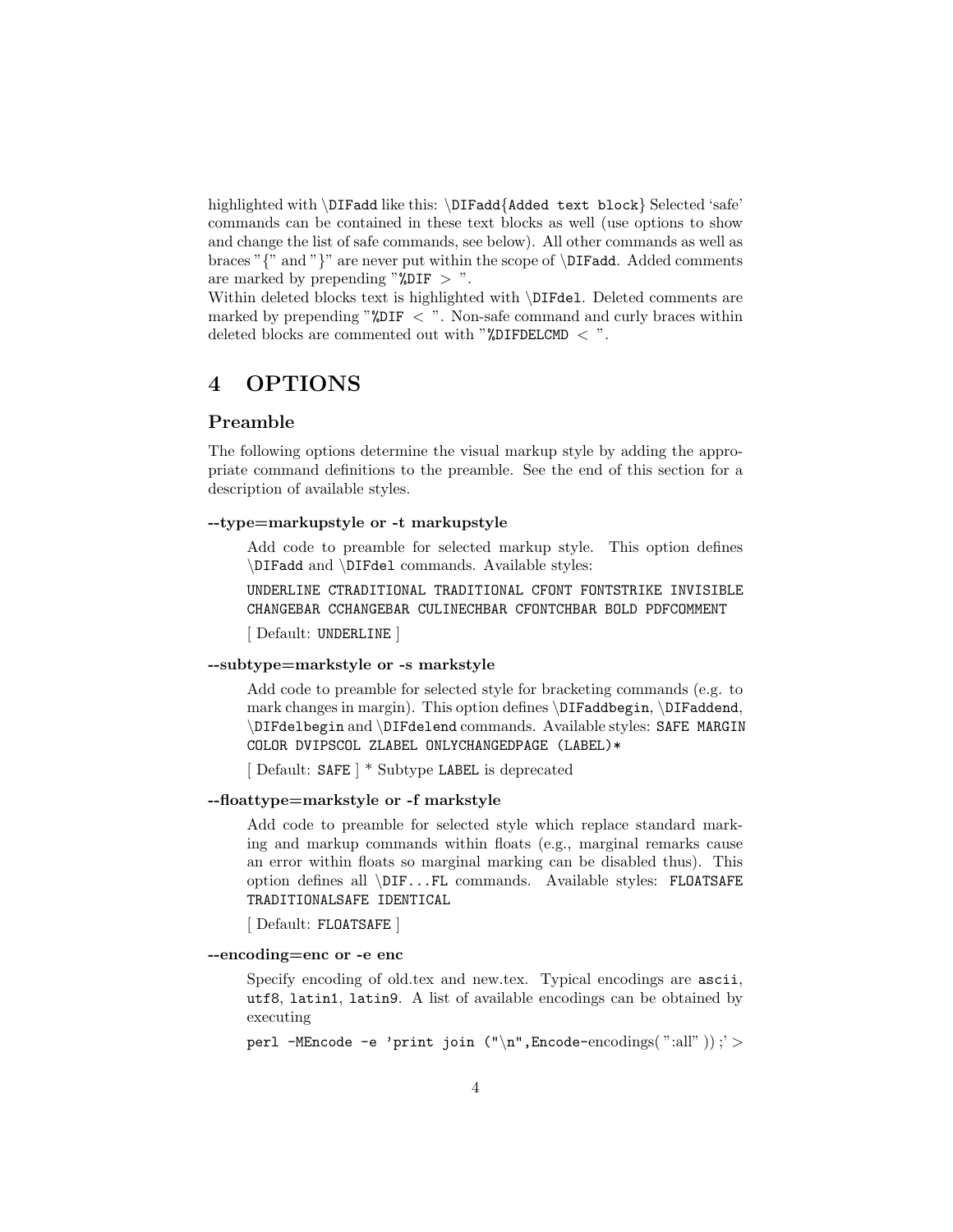If this option is used, then old.tex, new.tex are only opened once. [Default encoding is utf8 unless the first few lines of the preamble contain an invocation  $\usepackage[..]{inputenc}$  in which case the encoding chosen by this command is asssumed. Note that ASCII (standard latex) is a subset of utf8]

#### --preamble=file or -p file

Insert file at end of preamble instead of generating preamble. The preamble must define the following commands \DIFaddbegin, \DIFaddend, \DIFadd{..}, \DIFdelbegin,\DIFdelend,\DIFdel{..}, and varieties for use within floats \DIFaddbeginFL, \DIFaddendFL, \DIFaddFL{..}, \DIFdelbeginFL, \DIFdelendFL, \DIFdelFL{..} (If this option is set -t, -s, and -f options are ignored.)

### --packages=pkg1,pkg2,..

Tell latexdiff that .tex file is processed with the packages in list loaded. This is normally not necessary if the .tex file includes the preamble, as the preamble is automatically scanned for \usepackage commands. Use of the --packages option disables automatic scanning, so if for any reason package specific parsing needs to be switched off, use --packages=none. The following packages trigger special behaviour:

#### amsmath

Configuration variable MATHARRREPL is set to align\* (Default: eqnarray\*). (Note that many of the amsmath array environments are already recognised by default as such)

#### endfloat

Ensure that  $\begin{cases} and \end{cases} and \end{cases} always appear by$ themselves on a line.

### hyperref

Change name of \DIFadd and \DIFdel commands to \DIFaddtex and \DIFdeltex and define new \DIFadd and \DIFdel commands, which provide a wrapper for these commands, using them for the text but not for the link defining command (where any markup would cause errors).

### apacite, biblatex

Redefine the commands recognised as citation commands.

#### siunitx

Treat  $\S$ I as equivalent to citation commands (i.e. protect with  $\n\rightharpoonup$  mbox if markup style uses ulem package.

#### cleveref

Treat  $\c{cref}$ ,  $\c{tet}$ , etc as equivalent to citation commands (i.e. protect with \mbox if markup style uses ulem package.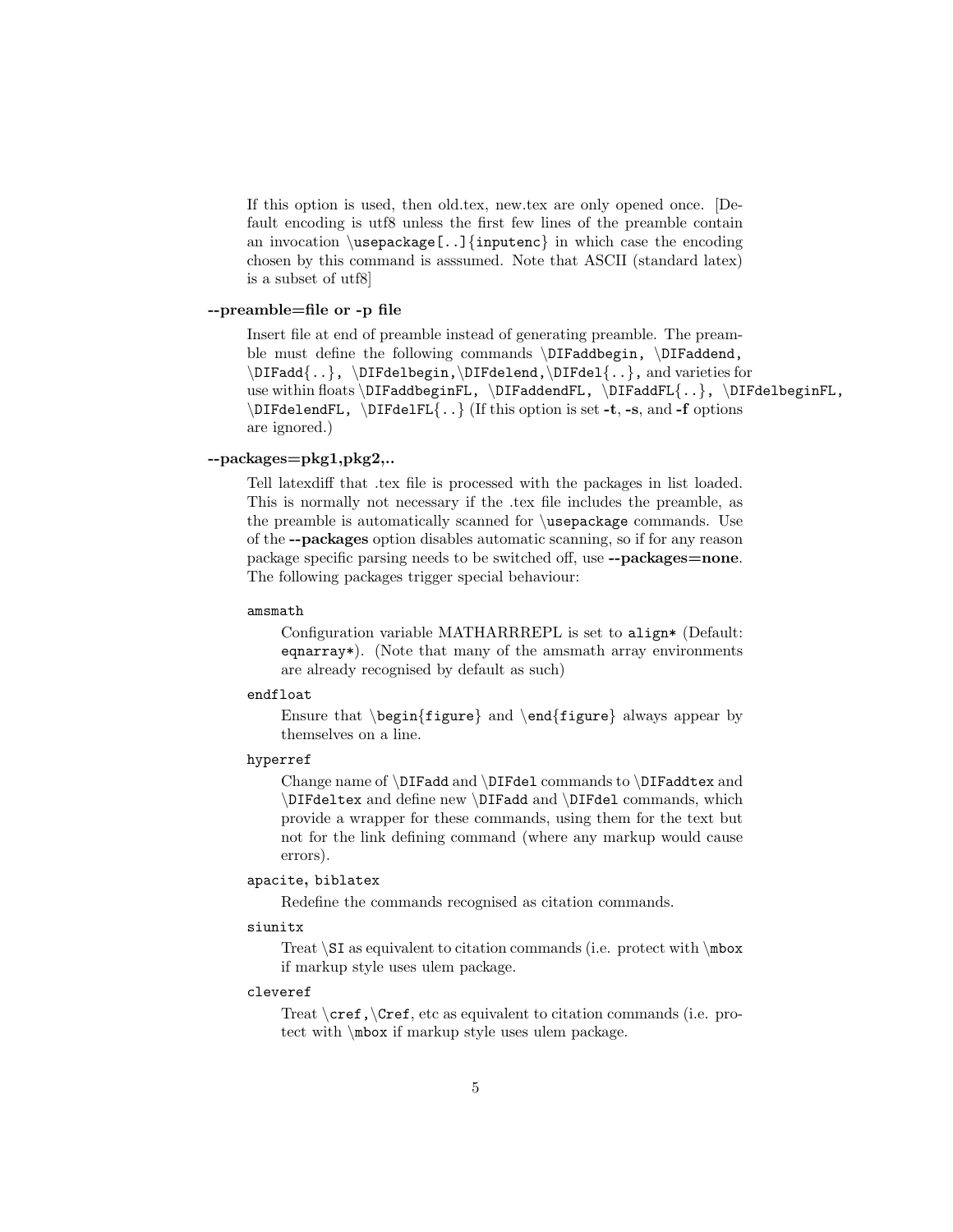## glossaries

Define most of the glossaries commands as safe, protecting them with \mbox'es where needed

### mhchem

Treat \ce as a safe command, i.e. it will be highlighted (note that \cee will not be highlighted in equations as this leads to processing errors)

#### chemformula or chemmacros

Treat \ch as a safe command outside equations, i.e. it will be highlighted (note that \ch will not be highlighted in equations as this leads to processing errors)

[ Default: scan the preamble for \usepackage commands to determine loaded packages. ]

#### --show-preamble

Print generated or included preamble commands to stdout.

### **Configuration**

#### --exclude-safecmd=exclude-file or -A exclude-file or --exclude-safecmd="cmd1,cmd2,..."

#### --replace-safecmd=replace-file

--append-safecmd=append-file or -a append-file or --append-safecmd="cmd1,cmd2,..."

Exclude from, replace or append to the list of regular expressions (RegEx) matching commands which are safe to use within the scope of a  $\D{IFadd}$ or \DIFdel command. The file must contain one Perl-RegEx per line (Comment lines beginning with  $\#$  or  $\%$  are ignored). Note that the RegEx needs to match the whole of the token, i.e., /ˆregex\$/ is implied and that the initial " $\mathcal{N}$ " of the command is not included. The --exclude-safecmd and --append-safecmd options can be combined with the ---replacesafecmd option and can be used repeatedly to add cumulatively to the lists. --exclude-safecmd and --append-safecmd can also take a comma separated list as input. If a comma for one of the regex is required, escape it thus " $\langle \cdot \rangle$ ". In most cases it will be necessary to protect the commaseparated list from the shell by putting it in quotation marks.

--exclude-textcmd=exclude-file or -X exclude-file or --exclude-textcmd="cmd1,cmd2,..."

#### --replace-textcmd=replace-file

```
--append-textcmd=append-file or -x append-file or --append-textcmd="cmd1,cmd2,..."
```
Exclude from, replace or append to the list of regular expressions matching commands whose last argument is text. See entry for --exclude-safecmd directly above for further details.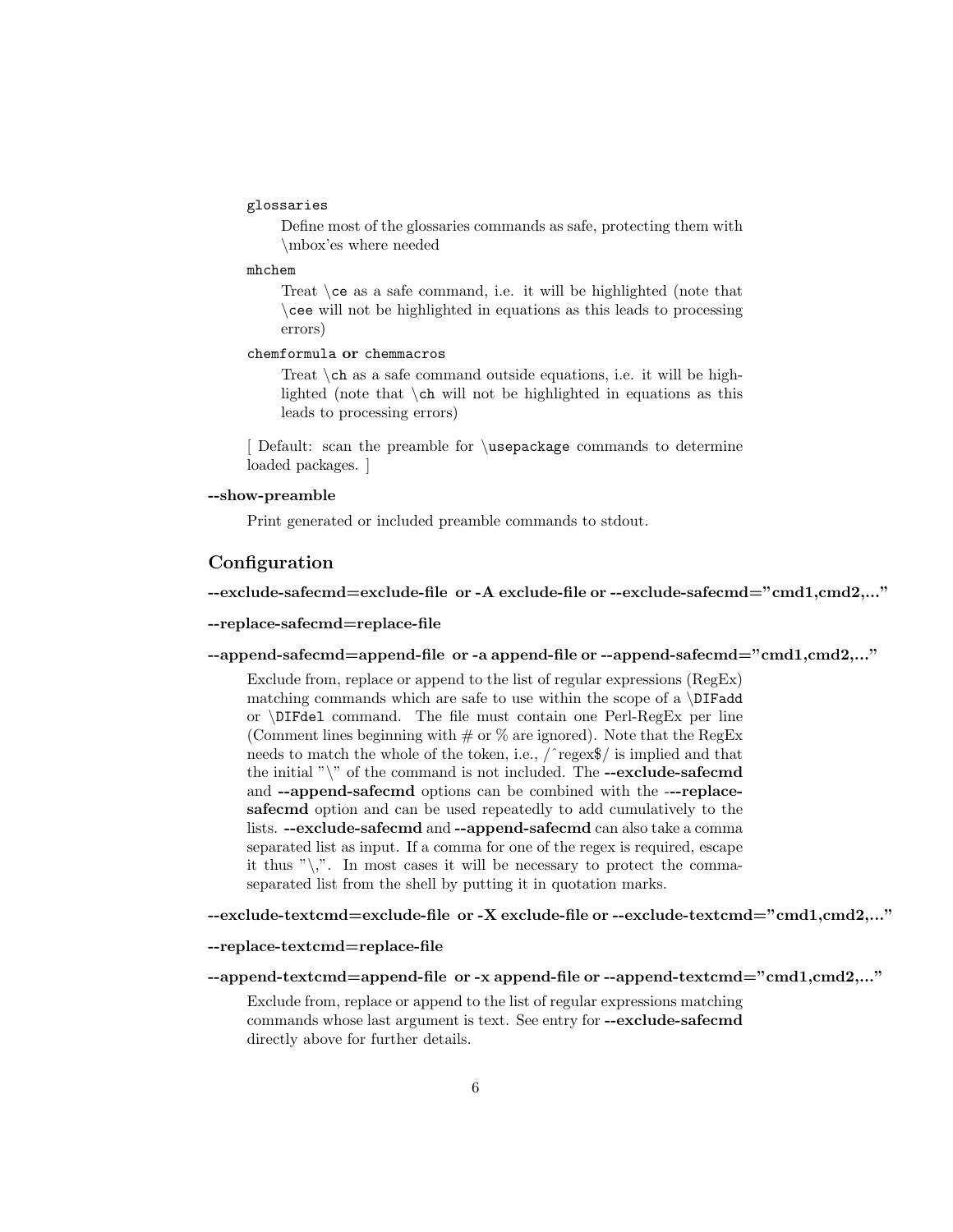#### --replace-context1cmd=replace-file

#### --append-context1cmd=append-file or

### --append-context1cmd="cmd1,cmd2,..."

Replace or append to the list of regex matching commands whose last argument is text but which require a particular context to work, e.g.  $\c$ aption will only work within a figure or table. These commands behave like text commands, except when they occur in a deleted section, when they are disabled, but their argument is shown as deleted text.

#### --replace-context2cmd=replace-file

### --append-context2cmd=append-file or

#### --append-context2cmd="cmd1,cmd2,..."

As corresponding commands for context1. The only difference is that context2 commands are completely disabled in deleted sections, including their arguments.

context2 commands are also the only commands in the preamble, whose argument will be processed in word-by-word mode (which only works, if they occur no more than once in the preamble). The algorithm currently cannot cope with repeated context2 commands in the preamble, as they occur e.g. for the  $\$ author argument in some journal styles (not in the standard styles, though If such a repetition is detected, the whole preamble will be processed in line-by-line mode. In such a case, use --replace-context2cmd option to just select the commands, which should be processed and are not used repeatedly in the preamble.

#### --exclude-mboxsafecmd=exclude-file or --exclude-mboxsafecmd="cmd1,cmd2,..."

#### --append-mboxsafecmd=append-file or --append-mboxsafecmd="cmd1,cmd2,..."

Define safe commands, which additionally need to be protected by encapsulating in an  $\mbox{\,k.}.$  This is sometimes needed to get around incompatibilities between external packages and the ulem package, which is used for highlighting in the default style UNDERLINE as well as CU-LINECHBAR CFONTSTRIKE

#### $-$ config var1=val1, var2=val2,... or  $-c$  var1=val1,..

#### -c configfile

Set configuration variables. The option can be repeated to set different variables (as an alternative to the comma-separated list). Available variables (see below for further explanations):

ARRENV (RegEx)

COUNTERCMD (RegEx)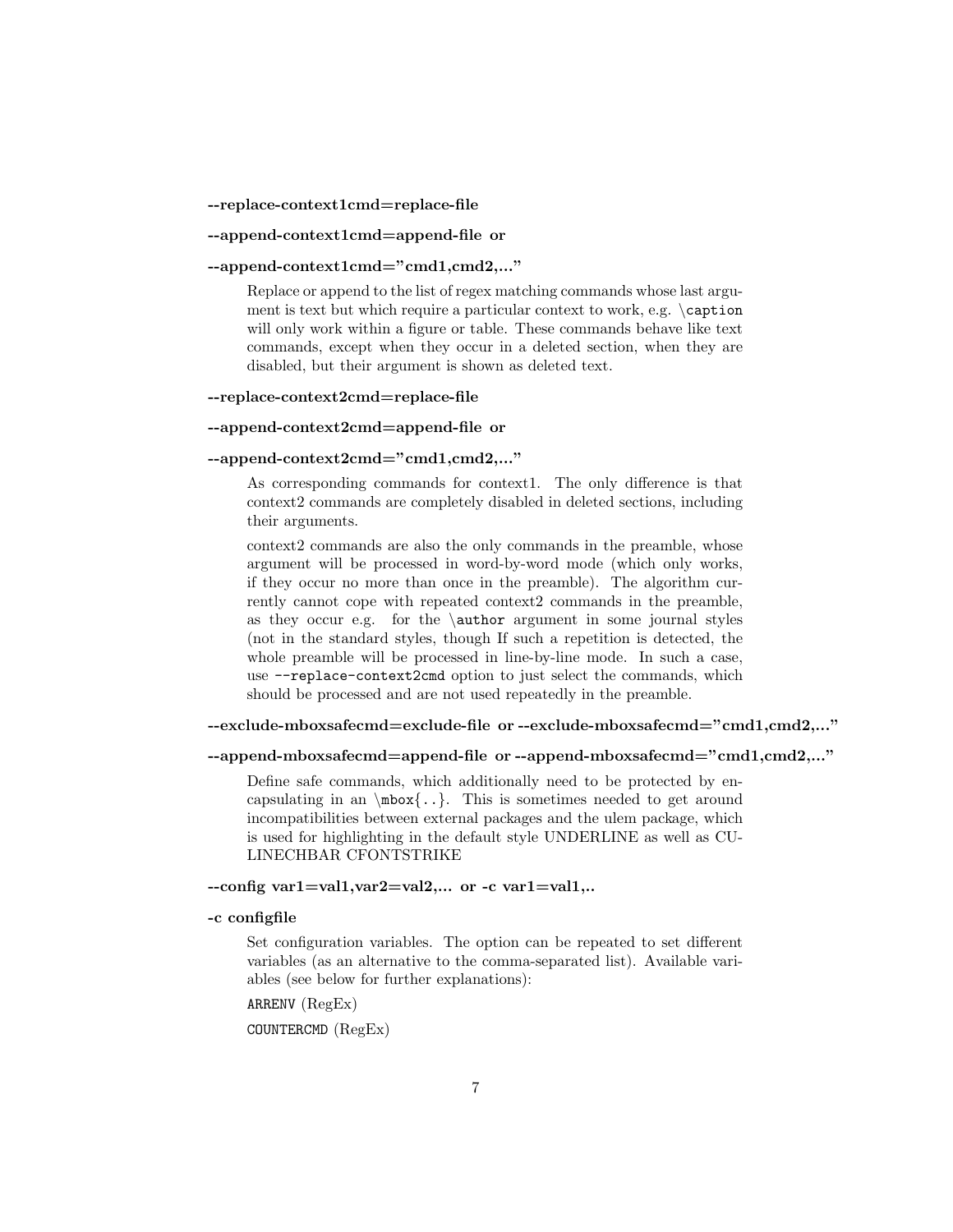```
CUSTODIFCMD (RegEx)
FLOATENV (RegEx)
ITEMCMD (RegEx)
LISTENV (RegEx)
MATHARRENV (RegEx)
MATHARRREPL (String)
MATHENV (RegEx)
MATHREPL (String)
MINWORDSBLOCK (Integer)
PICTUREENV (RegEx)
SCALEDELGRAPHICS (Float)
```
### --add-to-config varenv1=pattern1,varenv2=pattern2,...

For configuration variables, which are a regular expression (essentially those ending in ENV, COUNTERCMD and CUSTOMDIFCMD, see list above) this option provides an alternative way to modify the configuration variables. Instead of setting the complete pattern, with this option it is possible to add an alternative pattern. varenv must be one of the variables listed above that take a regular expression as argument, and pattern is any regular expression (which might need to be protected from the shell by quotation). Several patterns can be added at once by using semi-colons to separate them, e.g. --add-to-config "LISTENV=myitemize;myenumerate, COUNTERCMD=endnote"

#### --show-safecmd

Print list of RegEx matching and excluding safe commands.

### --show-textcmd

Print list of RegEx matching and excluding commands with text argument.

#### --show-config

Show values of configuration variables.

#### --show-all

Combine all --show commands.

NB For all --show commands, no old.tex or new.tex file needs to be specified, and no differencing takes place.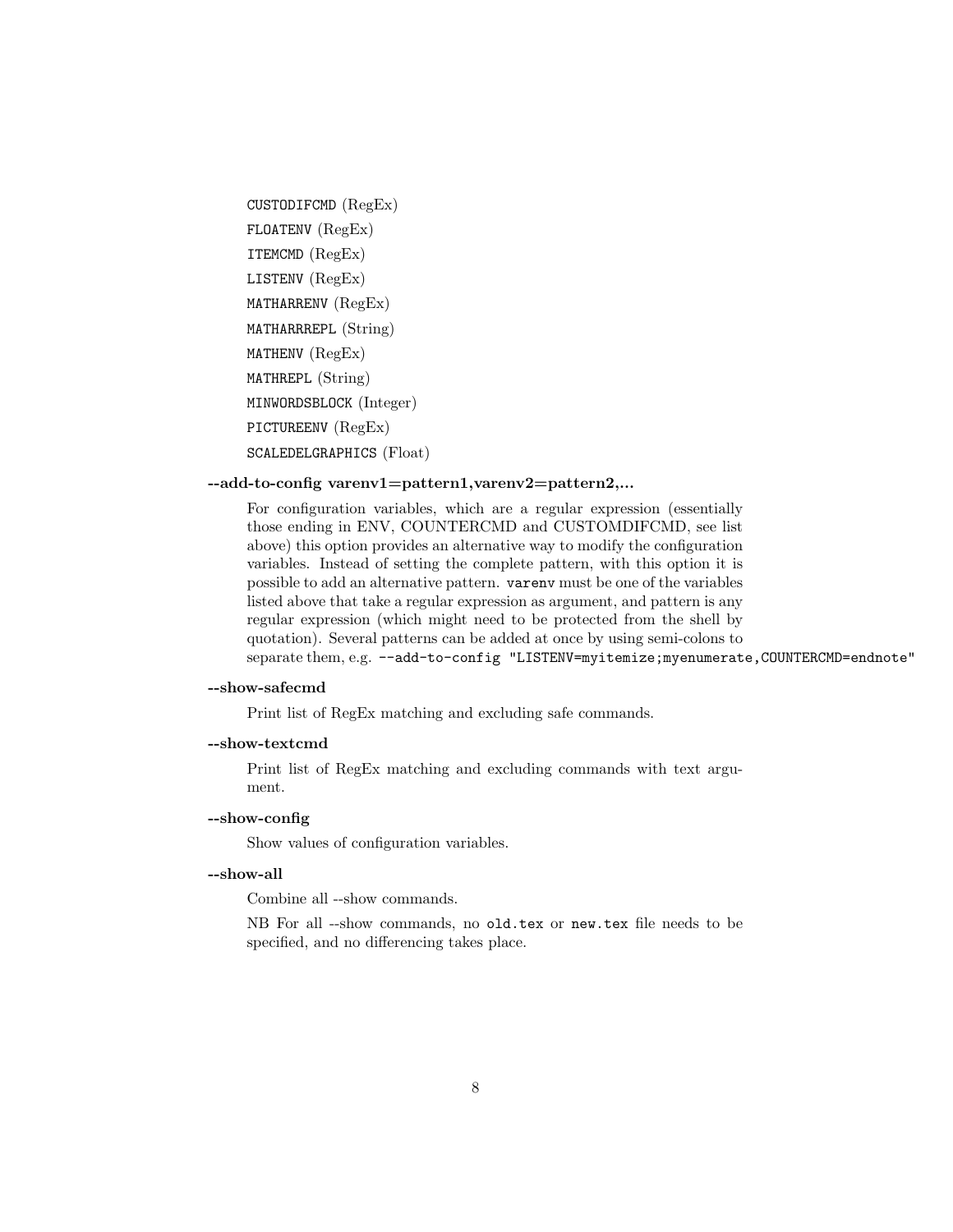### Other configuration options:

#### --allow-spaces

Allow spaces between bracketed or braced arguments to commands. Note that this option might have undesirable side effects (unrelated scope might get lumpeded with preceding commands) so should only be used if the default produces erroneous results. (Default requires arguments to directly follow each other without intervening spaces).

#### --math-markup=level

Determine granularity of markup in displayed math environments: Possible values for level are (both numerical and text labels are acceptable):

off or 0: suppress markup for math environments. Deleted equations will not appear in diff file. This mode can be used if all the other modes cause invalid latex code.

whole or 1: Differencing on the level of whole equations. Even trivial changes to equations cause the whole equation to be marked changed. This mode can be used if processing in coarse or fine mode results in invalid latex code.

coarse or 2: Detect changes within equations marked up with a coarse granularity; changes in equation type (e.g.displaymath to equation) appear as a change to the complete equation. This mode is recommended for situations where the content and order of some equations are still being changed. [Default]

fine or 3: Detect small change in equations and mark up at fine granularity. This mode is most suitable, if only minor changes to equations are expected, e.g. correction of typos.

### --graphics-markup=level

Change highlight style for graphics embedded with C<\includegraphics> commands.

Possible values for level:

none, off or 0: no highlighting for figures

new-only or 1: surround newly added or changed figures with a blue frame [Default if graphicx package loaded]

both or 2: highlight new figures with a blue frame and show deleted figures at reduced scale, and crossed out with a red diagonal cross. Use configuration variable SCALEDELGRAPHICS to set size of deleted figures.

Note that changes to the optional parameters will make the figure appear as changed to latexdiff, and this figure will thus be highlighted.

In some circumstances "Misplaced \noalign" error can occur if there are certain types of changes in tables. In this case please use --graphics-markup=none as a work-around.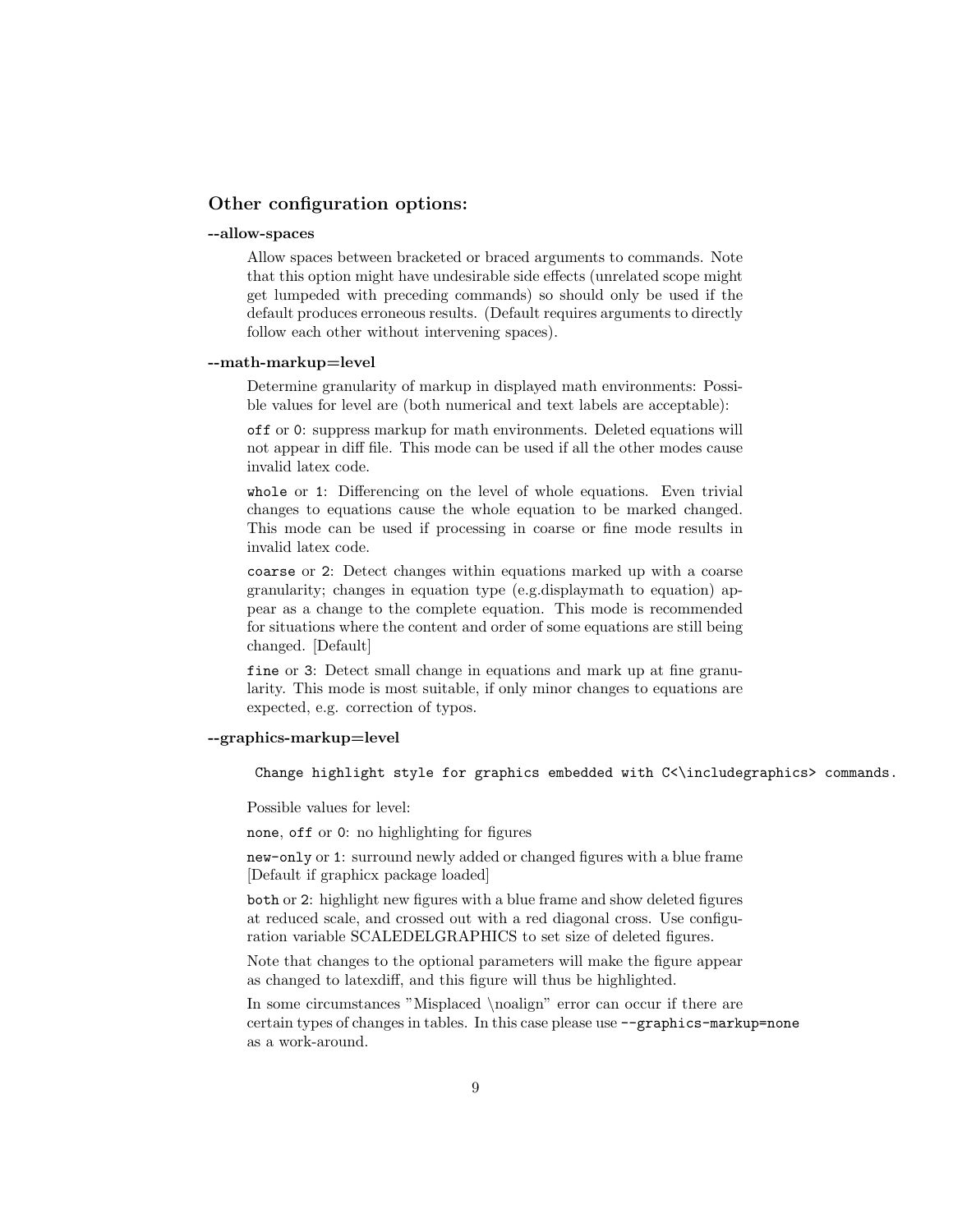#### --disable-citation-markup or --disable-auto-mbox

Suppress citation markup and markup of other vulnerable commands in styles using ulem (UNDERLINE,FONTSTRIKE, CULINECHBAR) (the two options are identical and are simply aliases)

#### --enable-citation-markup or --enforce-auto-mbox

Protect citation commands and other vulnerable commands in changed sections with \mbox command, i.e. use default behaviour for ulem package for other packages (the two options are identical and are simply aliases)

## Miscellaneous

### --verbose or -V

Output various status information to stderr during processing. Default is to work silently.

### --driver=type

Choose driver for changebar package (only relevant for styles using changebar: CCHANGEBAR CFONTCHBAR CULINECHBAR CHANGEBAR). Possible drivers are listed in changebar manual, e.g. pdftex,dvips,dvitops [Default: pdftex]

### --ignore-warnings

Suppress warnings about inconsistencies in length between input and parsed strings and missing characters. These warning messages are often related to non-standard latex or latex constructions with a syntax unknown to latexdiff but the resulting difference argument is often fully functional anyway, particularly if the non-standard latex only occurs in parts of the text which have not changed.

## --label=label or -L label

Sets the labels used to describe the old and new files. The first use of this option sets the label describing the old file and the second use of the option sets the label for the new file, i.e. set both labels like this -L labelold -L labelnew. [Default: use the filename and modification dates for the label]

#### --no-label

Suppress inclusion of old and new file names as comment in output file

#### --visible-label

Include old and new filenames (or labels set with --label option) as visible output.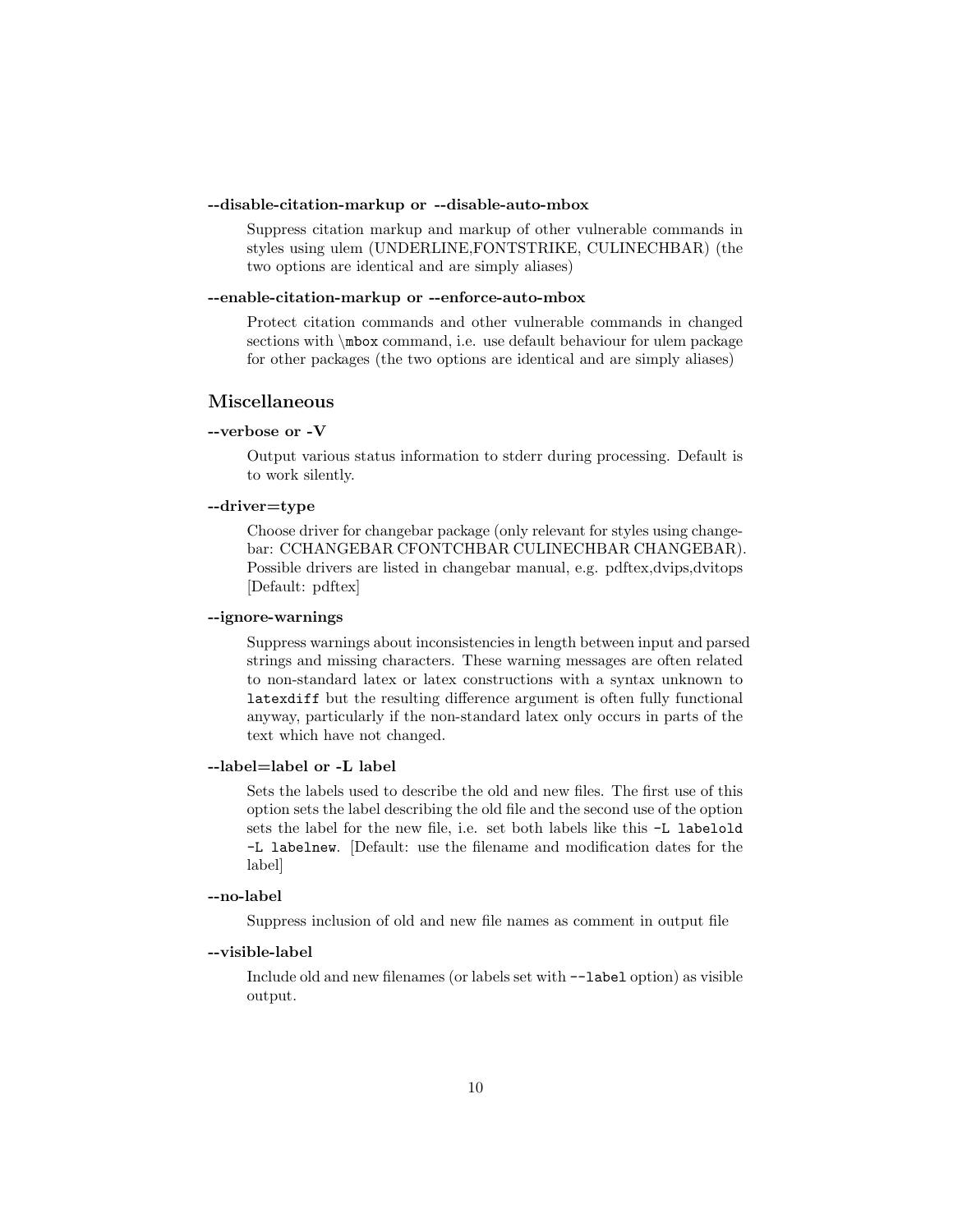### --flatten

Replace \input and \include commands within body by the content of the files in their argument. If \includeonly is present in the preamble, only those files are expanded into the document. However, no recursion is done, i.e. \input and \include commands within included sections are not expanded. The included files are assumed to be located in the same directories as the old and new master files, respectively, making it possible to organise files into old and new directories. --flatten is applied recursively, so inputted files can contain further \input statements. Also handles files included by the import package  $(\imath)$  and  $\sum$ and \subfile command.

Use of this option might result in prohibitive processing times for larger documents, and the resulting difference document no longer reflects the structure of the input documents.

### --filter-script=filterscript

Run files through this filterscript (full path preferred) before processing. The filterscript must take STDIN input and output to STDOUT. When coupled with --flatten, each file will be run through the filter as it is brought in.

#### --ignore-filter-stderr

When running with --filter-script, STDERR from the script may cause readability issues. Turn this flag on to ignore STDERR from the filter script.

### --help or -h

Show help text

### --version

Show version number

### Internal options

These options are mostly for automated use by latexdiff-vc. They can be used directly, but the API should be considered less stable than for the other options.

#### --no-links

Suppress generation of hyperreferences, used for minimal diffs (option - only-changes of latexdiff-vc)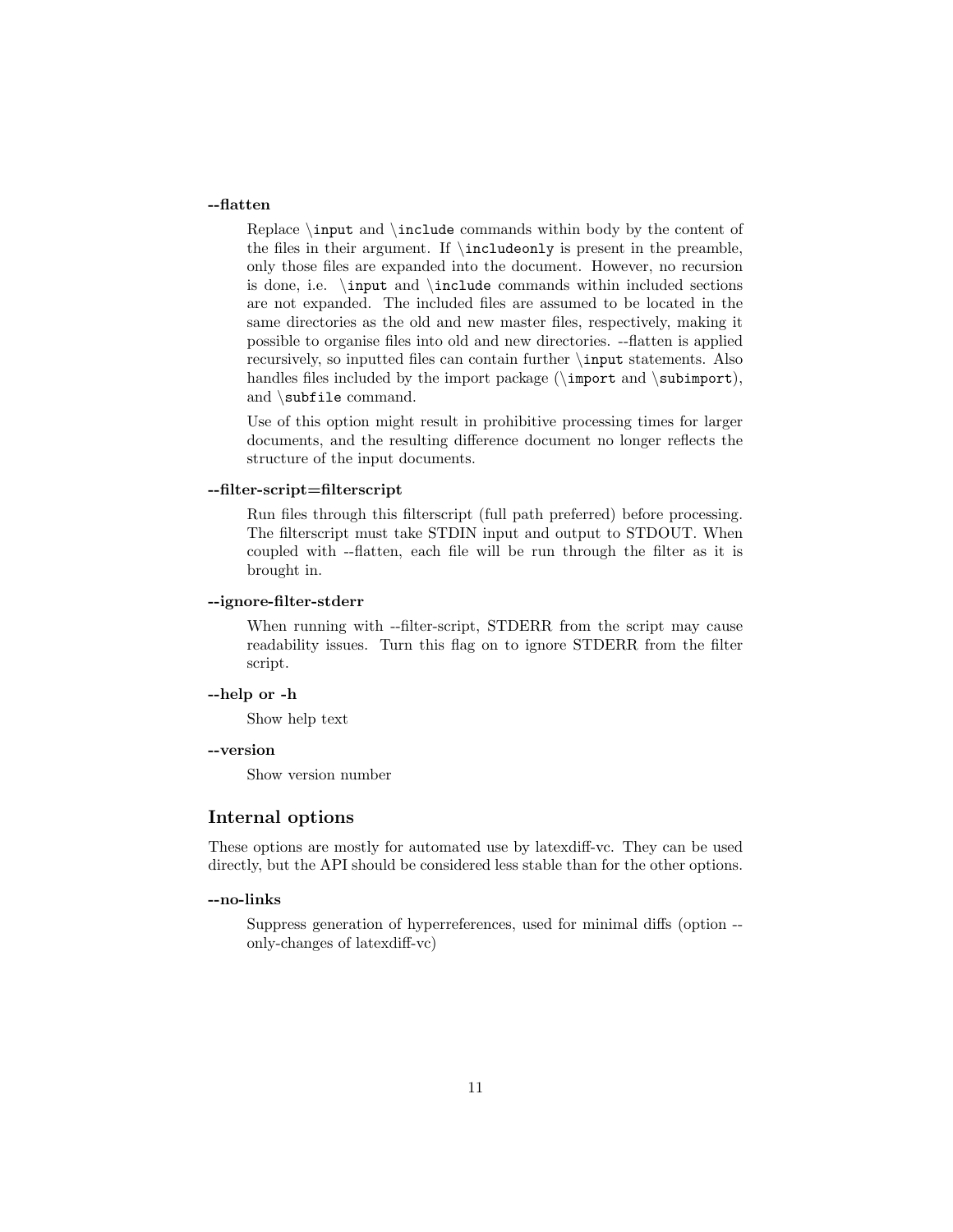## Predefined styles

## Major types

The major type determine the markup of plain text and some selected latex commands outside floats by defining the markup commands  $\DIFadd\{... \}$  and  $\Delta\{\ldots\}$ .

#### UNDERLINE

Added text is wavy-underlined and blue, discarded text is struck out and red (Requires color and ulem packages). Overstriking does not work in displayed math equations such that deleted parts of equation are underlined, not struck out (this is a shortcoming inherent to the ulem package).

#### CTRADITIONAL

Added text is blue and set in sans-serif, and a red footnote is created for each discarded piece of text. (Requires color package)

#### TRADITIONAL

Like CTRADITIONAL but without the use of color.

#### CFONT

Added text is blue and set in sans-serif, and discarded text is red and very small size.

#### FONTSTRIKE

Added tex is set in sans-serif, discarded text small and struck out

## **CCHANGEBAR**

Added text is blue, and discarded text is red. Additionally, the changed text is marked with a bar in the margin (Requires color and changebar packages).

#### **CFONTCHBAR**

Like CFONT but with additional changebars (Requires color and changebar packages).

#### CULINECHBAR

Like UNDERLINE but with additional changebars (Requires color, ulem and changebar packages).

#### CHANGEBAR

No mark up of text, but mark margins with changebars (Requires changebar package).

#### INVISIBLE

No visible markup (but generic markup commands will still be inserted.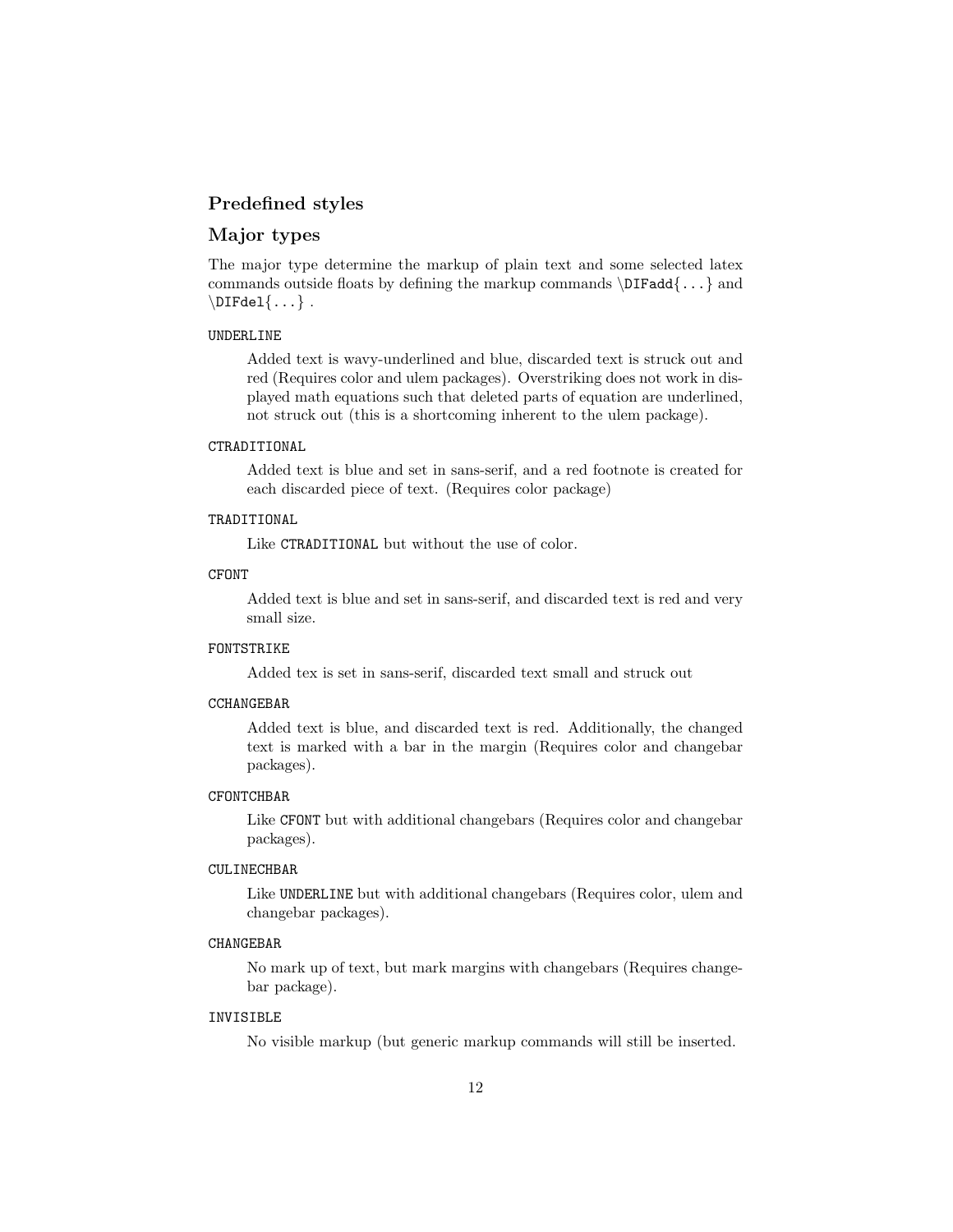#### BOLD

Added text is set in bold face, discarded is not shown.

#### PDFCOMMENT

The pdfcomment package is used to underline new text, and mark deletions with a PDF comment. Note that this markup might appear differently or not at all based on the pdf viewer used. The viewer with best support for pdf markup is probably acroread. This style is only recommended if the number of differences is small.

### Subtypes

The subtype defines the commands that are inserted at the begin and end of added or discarded blocks, irrespectively of whether these blocks contain text or commands (Defined commands: \DIFaddbegin, \DIFaddend, \DIFdelbegin, \DIFdelend)

#### SAFE

No additional markup (Recommended choice)

### MARGIN

Mark beginning and end of changed blocks with symbols in the margin nearby (using the standard \marginpar command - note that this sometimes moves somewhat from the intended position.

#### COLOR

An alternative way of marking added passages in blue, and deleted ones in red. (It is recommeneded to use instead the main types to effect colored markup, although in some cases coloring with dvipscol can be more complete, for example with citation commands).

#### DVIPSCOL

An alternative way of marking added passages in blue, and deleted ones in red. Note that DVIPSCOL only works with the dvips converter, e.g. not pdflatex. (it is recommeneded to use instead the main types to effect colored markup, although in some cases coloring with dvipscol can be more complete).

#### ZLABEL

can be used to highlight only changed pages, but requires post-processing. It is recommend to not call this option manually but use latexdiff-vc with  $\text{-only-changes option}$ . Alternatively, use the script given within preamble of diff files made using this style.

#### ONLYCHANGEDPAGE

also highlights changed pages, without the need for post-processing, but might not work reliably if there is floating material (figures, tables).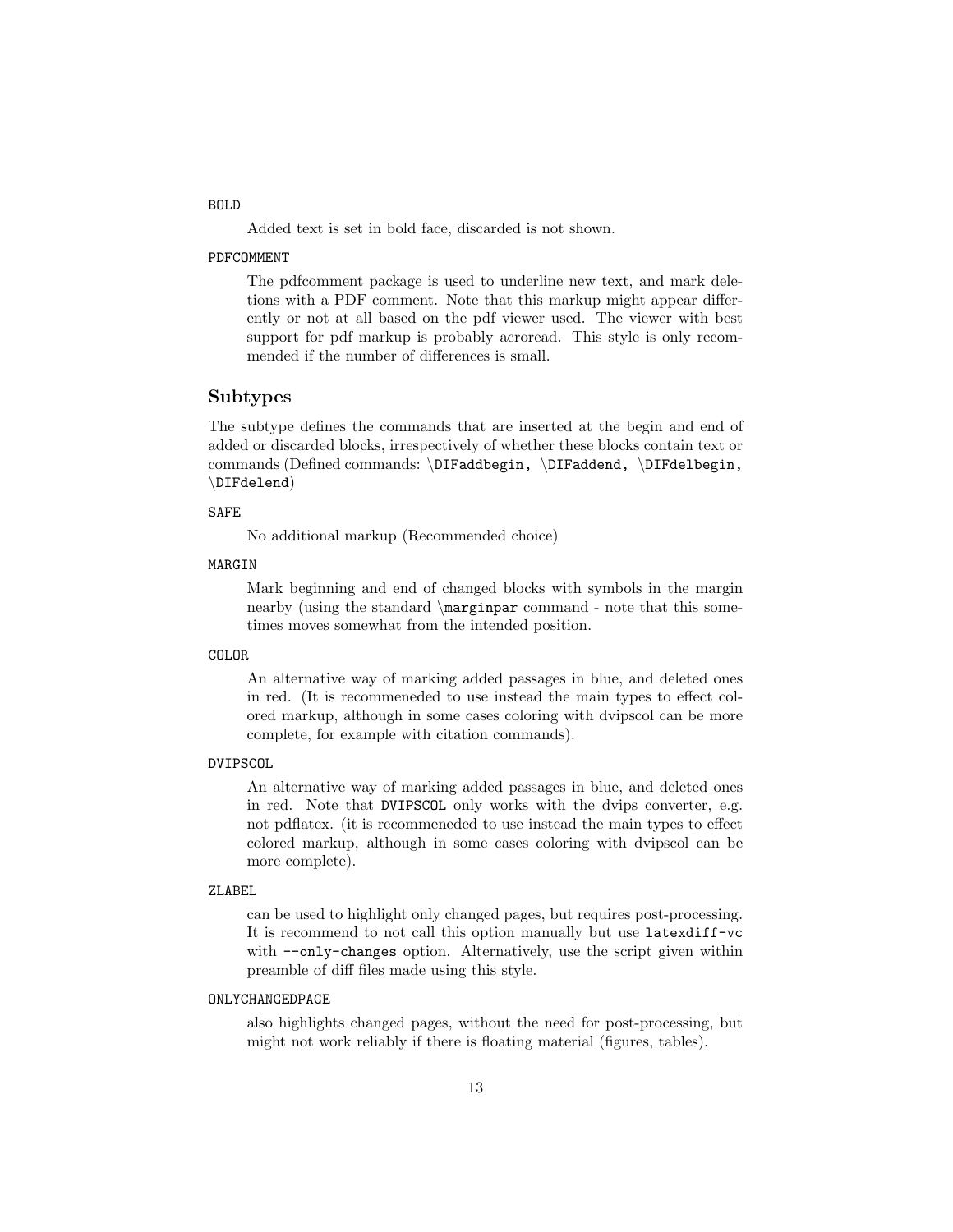#### LABEL

is similar to ZLABEL, but does not need the zref package and works less reliably (deprecated).

## Float Types

Some of the markup used in the main text might cause problems when used within floats (e.g. figures or tables). For this reason alternative versions of all markup commands are used within floats. The float type defines these alternative commands.

#### FLOATSAFE

Use identical markup for text as in the main body, but set all commands marking the begin and end of changed blocks to null-commands. You have to choose this float type if your subtype is MARGIN as \marginpar does not work properly within floats.

#### TRADITIONALSAFE

Mark additions the same way as in the main text. Deleted environments are marked by angular brackets  $\setminus$  and  $\setminus$  and the deleted text is set in scriptscript size. This float type should always be used with the TRADITIONAL and CTRADITIONAL markup types as the \footnote command does not work properly in floating environments.

#### IDENTICAL

Make no difference between the main text and floats.

### Configuration Variables

#### ARRENV

If a match to ARRENV is found within an inline math environment within a deleted or added block, then the inlined math is surrounded by  $\mbox{mbox}...\n$ . This is necessary as underlining does not work within inlined array environments.

[ Default: ARRENV=(?:array|[pbvBV]matrix)

#### COUNTERCMD

If a command in a deleted block which is also in the textcmd list matches COUNTERCMD then an additional command  $\addto\counter{entcmd}{-1}$ , where *cntcmd* is the matching command, is appended in the diff file such that the numbering in the diff file remains synchronized with the numbering in the new file.

[ Default: COUNTERCMD=(?:footnote|part|section|subsection ...

|subsubsection|paragraph|subparagraph) ]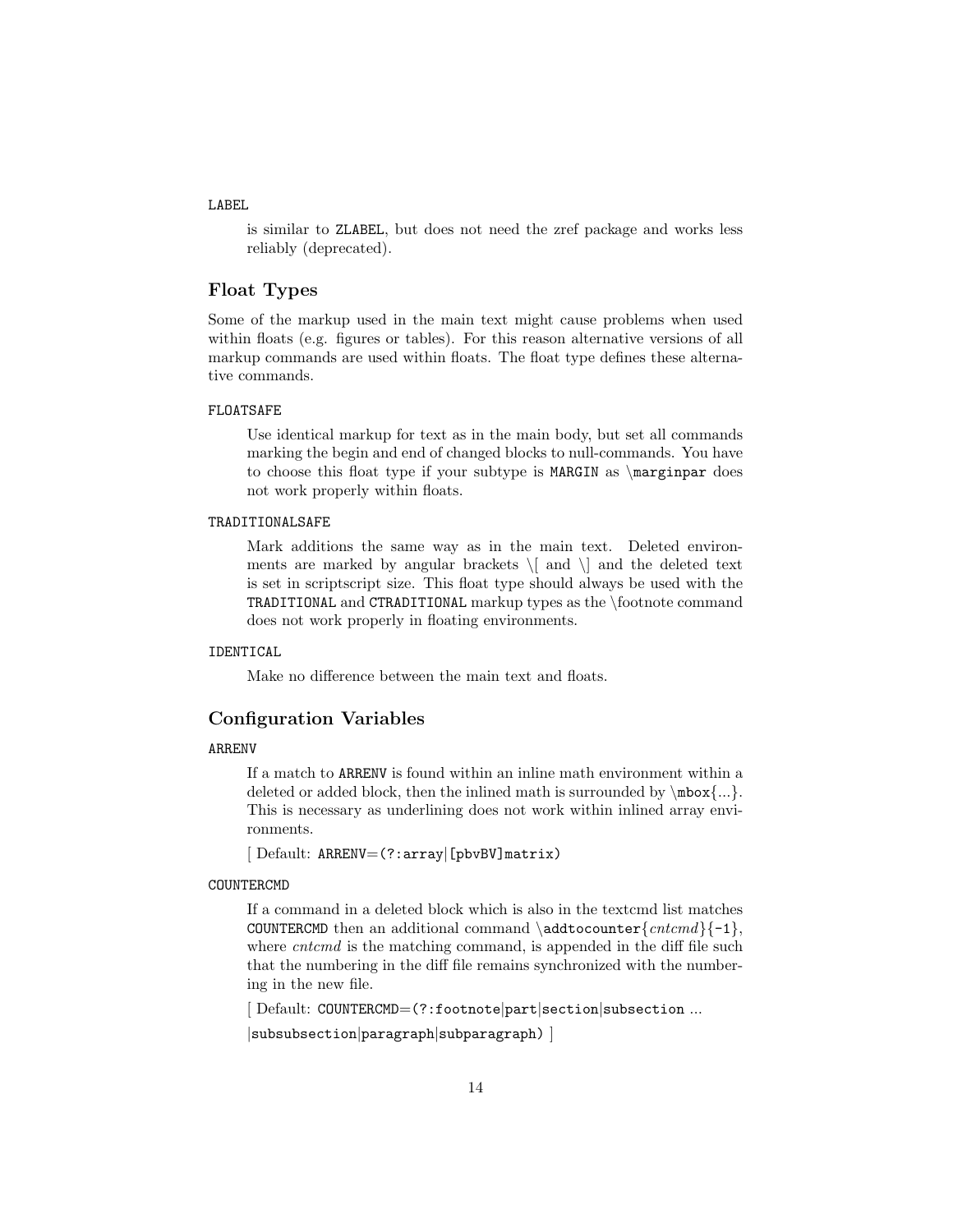#### CUSTOMDIFCMD

This option is for advanced users and allows definition of special versions of commands, which do not work as safe commands.

Commands in CUSTOMDIFCMD that occur in added or deleted blocks will be given an ADD or DEL prefix. The prefixed versions of the command must be defined in the preamble, either by putting them in the preamble of at least the new file, or by creating a custom preamble file (Option --preamble). For example the command \blindtext (from package blindtext) does not interact well with underlining, so that for the standard markup type, it is not satisfactory to define it as a safe command. Instead, a customised versions without underlining can be defined in the preamble:

```
\verb|\newcommand{{\Delta}+Cold*|}+ \verb|\newcommand{{\Delta}+Cold*|}+ \verb|\newcommand{{\Delta}+Cold*|}+ \verb|\newcommand{{\Delta}+Cold*|}+ \verb|\newcommand{{\Delta}+Cold*|}+ \verb|\newcommand*|}+ \verb|\newcommand*|+ \verb|\newadd*|}+ \verb|\newadd*|}+ \verb|\newadd*|+ \verb|\newadd*|}+ \verb|\newadd*|+ \verb|\newadd*|}+ \verb|\newadd*|+ \verb|\newadd*|}+ \verb|\newadd*|+ \verb|\newadd*|}+ \verb|\newadd*|+ \verb|\newadd*|}+ \verb|\newadd*|+ \verb|\newadd*|}+ \verb|\
```

```
\newcommand{\\ADDblindtext}{\color{blue}\blindtert}
```
and then latexdiff should be invoked with the option -c CUSTOMDIFCMD=blindtext.

[ Default: none ]

### FLOATENV

Environments whose name matches the regular expression in FLOATENV are considered floats. Within these environments, the latexdiff markup commands are replaced by their FL variaties.

[ Default: (?:figure|table|plate)[\w\d\*@]\* ]

#### ITEMCMD

Commands representing new item line with list environments.

[ Default: \item ]

### LISTENV

Environments whose name matches the regular expression in LISTENV are list environments.

[ Default: (?:itemize|enumerate|description) ]

#### MATHENV,MATHREPL

If both \begin and \end for a math environment (environment name matching MATHENV or  $\langle \rangle$  and  $\langle \rangle$ ) are within the same deleted block, they are replaced by a  $\begin{bmatrix} 1 & 2 \end{bmatrix}$  and  $\end{bmatrix}$  commands for **MATHREPL** rather than being commented out.

[ Default: MATHENV=(?:displaymath|equation) , MATHREPL=displaymath ]

#### MATHARRENV,MATHARRREPL

as MATHENV,MATHREPL but for equation arrays

[ Default: MATHARRENV=eqnarray\\*? , MATHREPL=eqnarray ]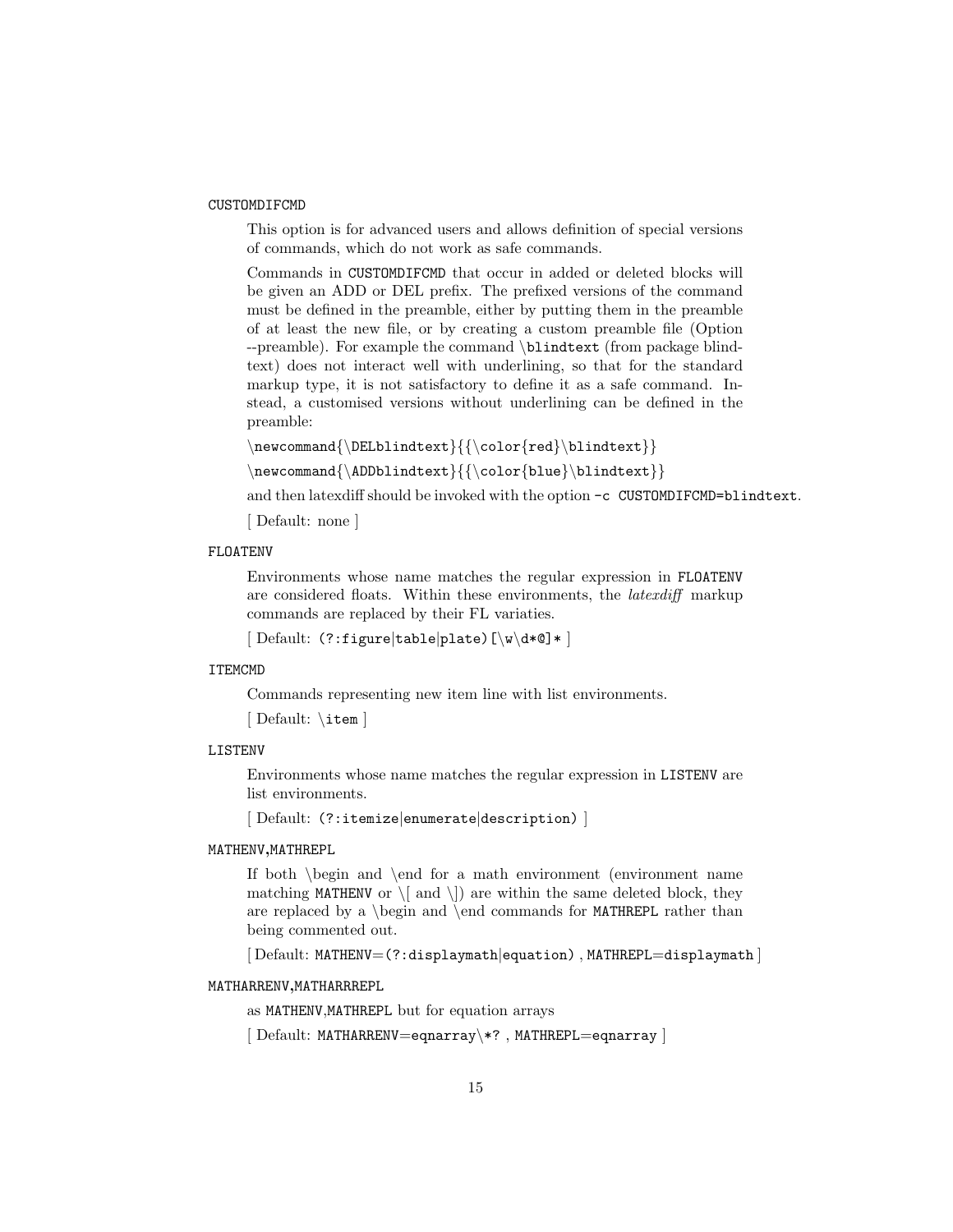#### MINWORDSBLOCK

Minimum number of tokens required to form an independent block. This value is used in the algorithm to detect changes of complete blocks by merging identical text parts of less than MINWORDSBLOCK to the preceding added and discarded parts.

[ Default: 3 ]

### PICTUREENV

Within environments whose name matches the regular expression in PICTUREENV all latexdiff markup is removed (in pathologic cases this might lead to inconsistent markup but this situation should be rare).

[ Default: (?:picture|DIFnomarkup)[\w\d\*@]\* ]

#### SCALEDELGRAPHICS

If --graphics-markup=both is chosen, SCALEDELGRAPHICS is the factor, by which deleted figures will be scaled (i.e. 0.5 implies they are shown at half linear size).

```
[ Default: 0.5 ]
```
#### VERBATIMENV

RegEx describing environments like verbatim, whose contents should be taken verbatim. The content of these environments will not be processed in any way: deleted content is commented out, new content is not marked up

[ Default: comment ]

#### VERBATIMLINEENV

RegEx describing environments like verbatim, whose contents should be taken verbatim. The content of environments described by VERBATIM-LINEENV are compared in line mode, and changes are marked up using the listings package. The markup style is set based on the chosen mains markup type (Option -t), or on an analysis of the preamble. Note that "listings.sty" must be installed. If this file is not found the fallback solution is to treat VERBATIMLINEENV environments treated exactly the same way as VERBATIMENV environments.

[ Default: (?:verbatim[\*]?|lstlisting ]

## 5 COMMON PROBLEMS AND FAQ

#### Citations result in overfull boxes

There is an incompatibility between the ulem package, which latexdiff uses for underlining and striking out in the UNDERLINE style, the default style, and the way citations are generated. In order to be able to mark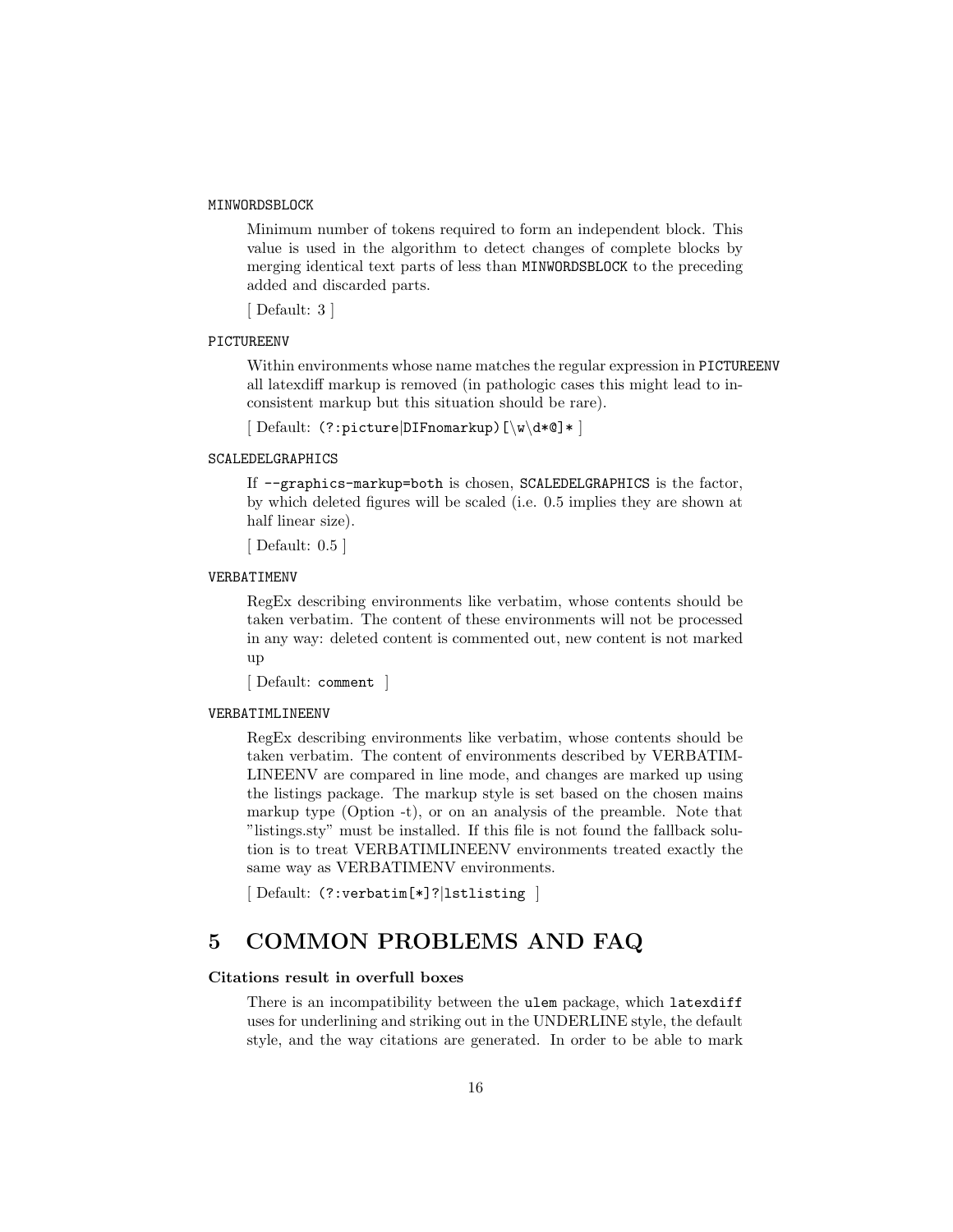up citations properly, they are enclosed with an \mbox command. As mboxes cannot be broken across lines, this procedure frequently results in overfull boxes, possibly obscuring the content as it extends beyond the right margin. The same occurs for some other packages (e.g., siunitx). If this is a problem, you have two possibilities.

1. Use CFONT type markup (option -t CFONT): If this markup is chosen, then changed citations are no longer marked up with the wavy line (additions) or struck out (deletions), but are still highlighted in the appropriate color, and deleted text is shown with a different font. Other styles not using the ulem package will also work.

2. Choose option --disable-citation-markup which turns off the marking up of citations: deleted citations are no longer shown, and added citations are shown without markup. (This was the default behaviour of latexdiff at versions 0.6 and older)

For custom packages you can define the commands which need to be protected by \mbox with --append-mboxsafecmd and --excludemboxsafecmd options (submit your lists of command as feature request at github page to set the default behaviour of future versions, see section 6)

### Changes in complicated mathematical equations result in latex processing errors

Try options --math-markup=whole. If even that fails, you can turn off mark up for equations with --math-markup=off.

#### How can I just show the pages where changes had been made

Use options --s ZLABEL (some postprocessing required) or -s ONLYCHANGEDPAGE. latexdiff-vc --ps|--pdf with --only-changes option takes care of the post-processing for you (requires zref package to be installed).

## 6 BUGS

## Option allow-spaces not implemented entirely consistently. It breaks the rules that number and type of white space does not matter, as different numbers of inter-argument spaces are treated as significant.

Please submit bug reports using the issue tracker of the github repository page https://github.com/ftilmann/latexdiff.git, or send them to tilmann --  $AT - q$ potsdam.de. Include the version number of *latexdiff* (from comments at the top of the source or use --version). If you come across latex files that are error-free and conform to the specifications set out above, and whose differencing still does not result in error-free latex, please send me those files, ideally edited to only contain the offending passage as long as that still reproduces the problem. If your file relies on non-standard class files, you must include those. I will not look at examples where I have trouble to latex the original files.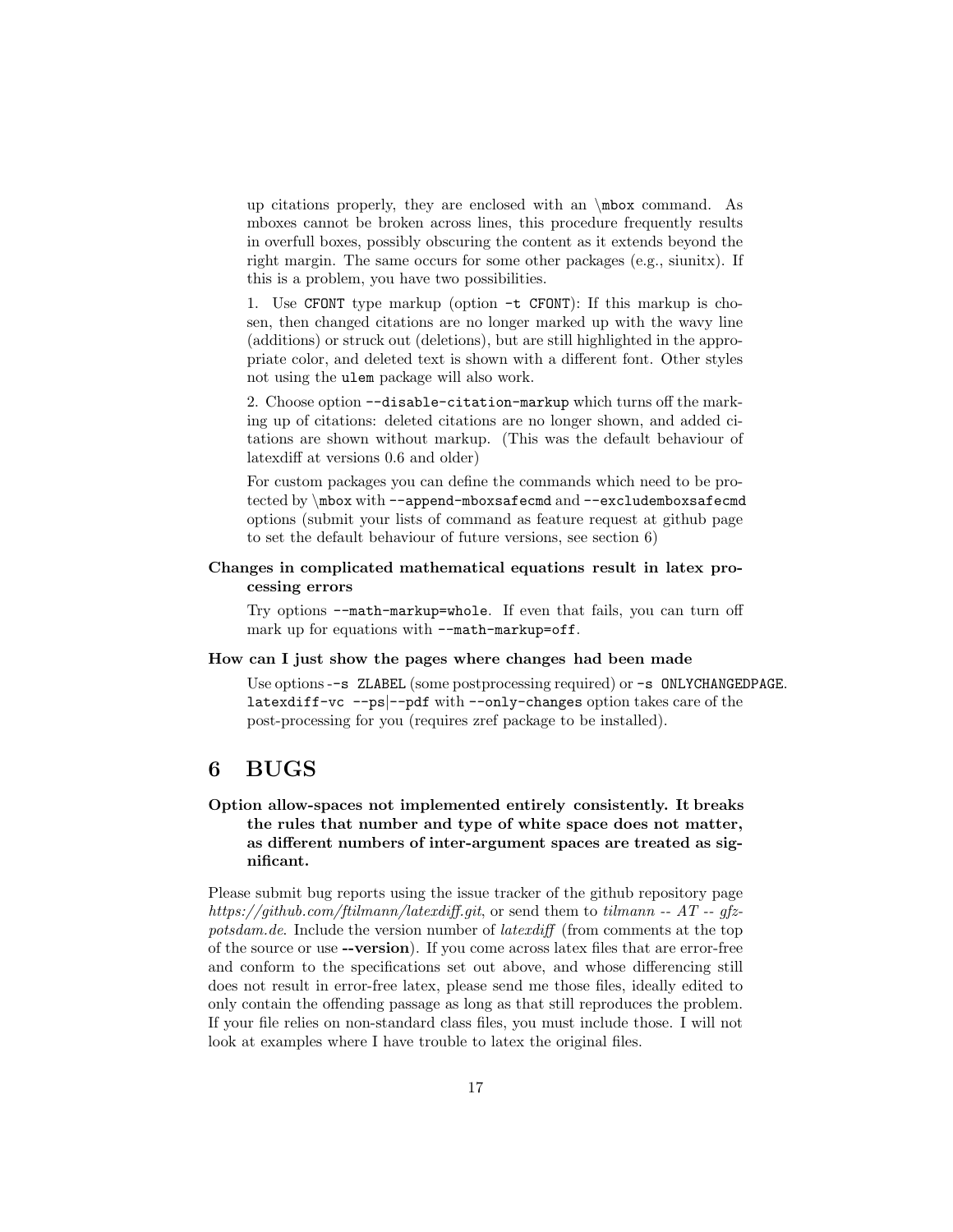## 7 SEE ALSO

latexrevise, latexdiff-vc

## 8 PORTABILITY

latexdiff does not make use of external commands and thus should run on any platform supporting Perl 5.6 or higher. If files with encodings other than ASCII or UTF-8 are processed, Perl 5.8 or higher is required.

The standard version of *latexdiff* requires installation of the Perl package Algorithm::Diff (available from www.cpan.org - http://search.cpan.org/~nedkonz/Algorithm-Diff-1.15 ) but a stand-alone version, latexdiff-so, which has this package inlined, is available, too. latexdiff-fast requires the diff command to be present.

## 9 AUTHOR

Version 1.3.2 Copyright (C) 2004-2021 Frederik Tilmann

This program is free software; you can redistribute it and/or modify it under the terms of the GNU General Public License Version 3

Contributors of fixes and additions: V. Kuhlmann, J. Paisley, N. Becker, T. Doerges, K. Huebner, T. Connors, Sebastian Gouezel and many others. Thanks to the many people who sent in bug reports, feature suggestions, and other feedback.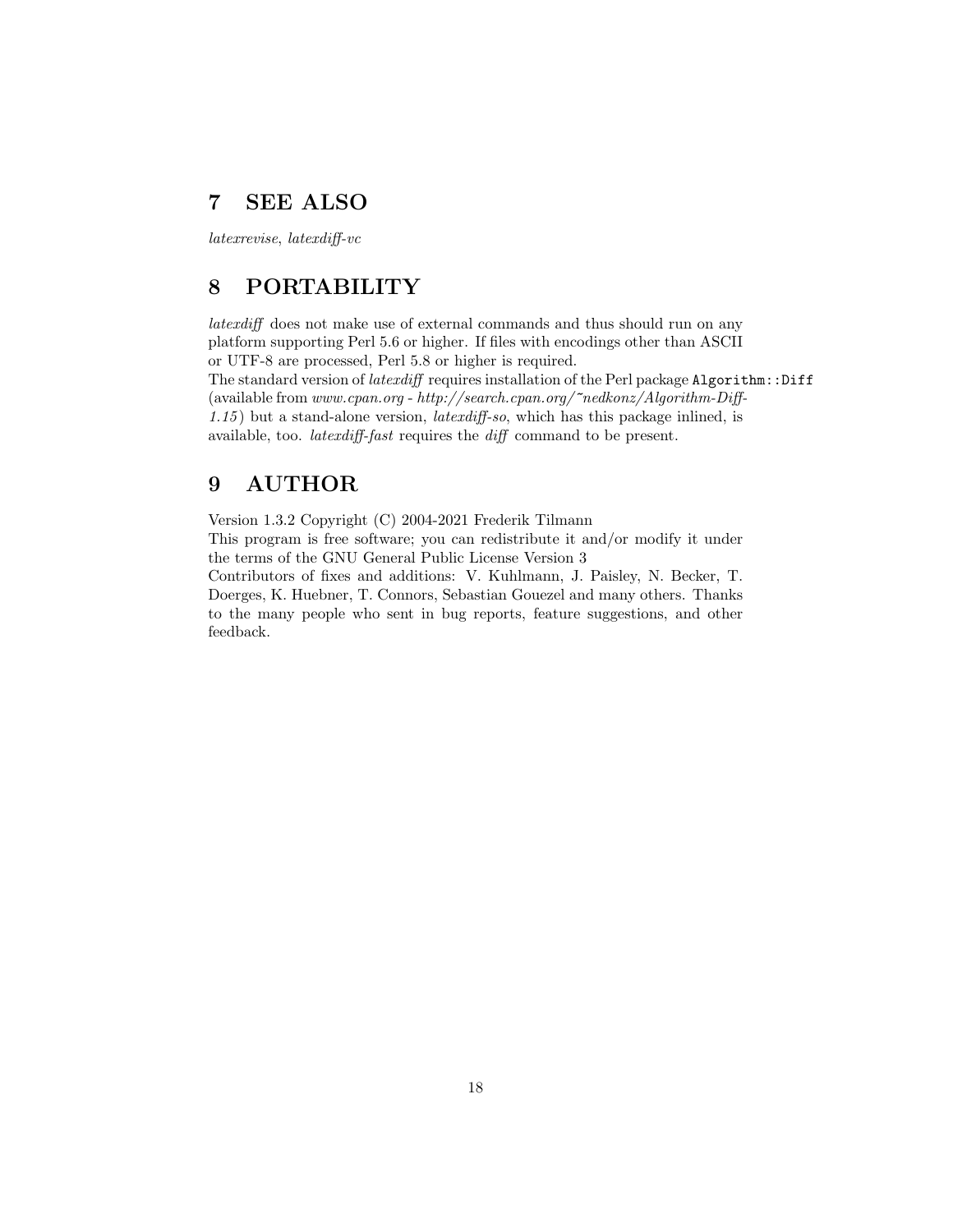## 1 NAME

latexrevise - selectively remove markup and text from latexdiff output

## 2 SYNOPSIS

latexrevise  $\lceil$  OPTIONS  $\rceil$   $\lceil$  diff.tex  $\rceil$  > revised.tex

## 3 DESCRIPTION

latex revise reads a file  $diff.$  tex (output of latexdiff), and remove the markup commands. If no filename is given the input is read from standard input. The command can be used in ACCEPT, DECLINE, or SIMPLIFY mode, or can be used to remove user-defined latex commands from the input (see -c, -e, -m, and -n below). In *ACCEPT* mode, all appended text fragments (or preamble lines) are kept, and all discarded text fragments (or preamble lines) are deleted. In DECLINE mode, all discarded text fragments are kept, and all appended text fragments are deleted. If you wish to keep some changes, edit the diff.tex file in advance, and manually remove those tokens which would otherwise be deleted. Note that *latexrevise* only pays attention to the \DIFaddbegin, \DIFaddend, \DIFdelbegin, and \DIFdelend tokens and corresponding FL varieties. All \DIFadd and \DIFdel commands (but not their contents) are simply deleted. The commands added by latexdiff to the preamble are also removed. In SIMPLIFY mode, \DIFaddbegin, \DIFaddend, \DIFdelbegin, \DIFdelend tokens and their corresponding FL varieties are kept but all other markup (e.g. DIFadd and  $\langle\Delta E\rangle$  is removed. The result will not in general be valid latex-code but it will be easier to read and edit in preparation for a subsequent run in ACCEPT or DECLINE mode. In SIMPLIFY mode the preamble is left unmodified.

## 4 OPTIONS

### -a or --accept

Run in  $ACCEPT$  mode (delete all blocks marked by  $DFdelbegin{$  and \DIFdelend).

#### -d or --decline

Run in DECLINE mode (delete all blocks marked by \DIFaddbegin and \DIFaddend).

### -s or --simplify

Run in SIMPLIFY mode (Keep all \DIFaddbegin, \DIFaddend, \DIFdelbegin, \DIFdelend tokens, but remove all other latexdiff markup from body).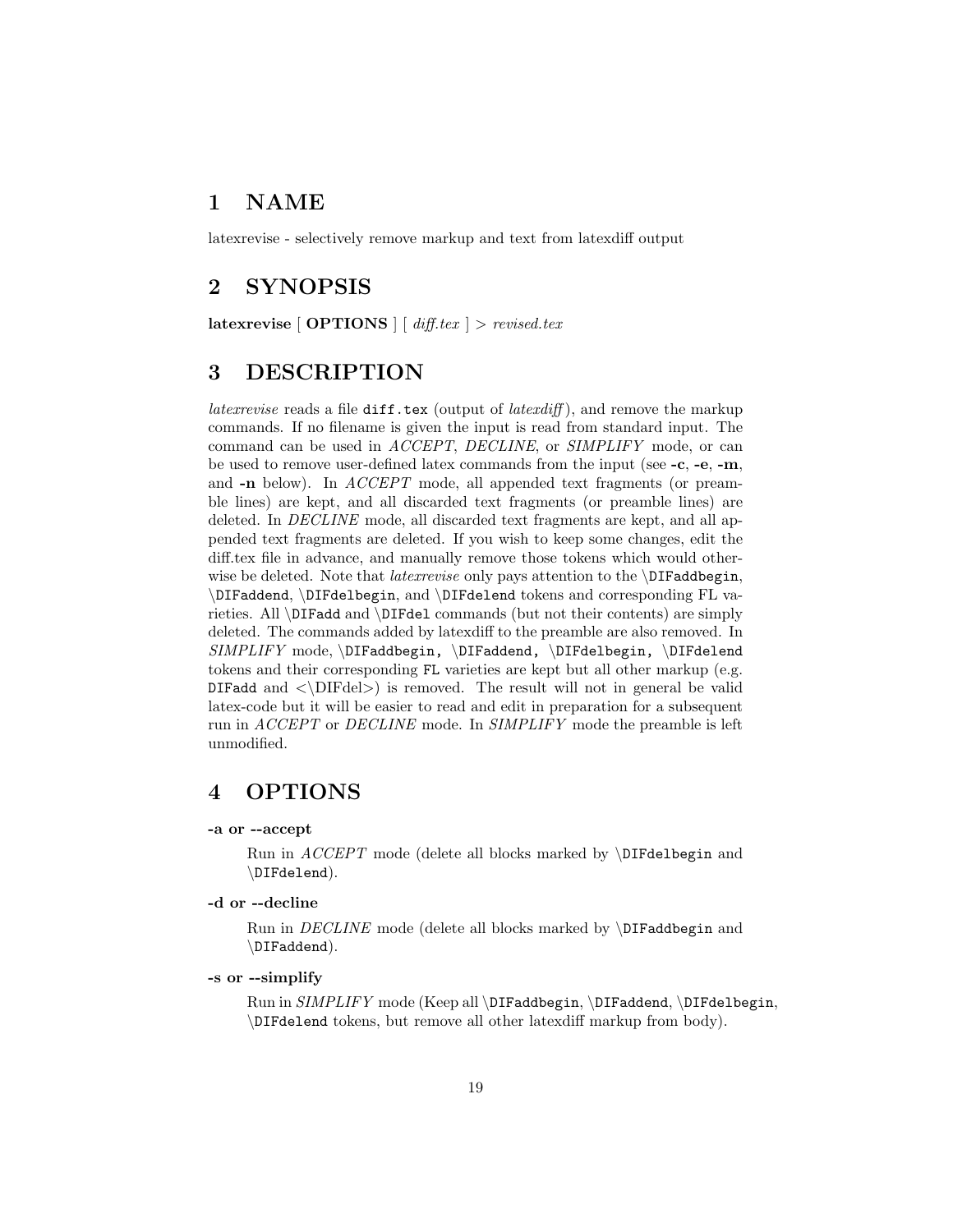Note that the three mode options are mutually exclusive. If no mode option is given, latexrevise simply removes user annotations and markup according to the following four options. These functions can be very useful outside the latexdiff context, too

#### -c cmd or --comment=cmd

Remove  $\operatorname{cmd} \{ \dots \}$  sequences. cmd is supposed to mark some explicit annotations which should be removed from the file before release.

#### -e envir or --comment-environment=envir

Remove explicit annotation environments from the text, i.e. remove

```
\begin{envir}
...
\end{envir}
```
blocks.

### -m cmd or --markup=cmd

Remove the markup command \cmd but leave its argument, i.e. turn  $\operatorname{abc}$  into abc.

#### -n envir or --markup-environment=envir

Similarly, remove  $\begin{cases} envir \ and \end{cases} convir \ commands but leave$ content of the environment in the text.

#### -r cmd or --replace=cmd

For constructions  $\{\cdot, \cdot\}$ , remove the command, leave the content of first argument, and delete second argument, i.e. turn  $\c{abc}{def}$ into abc.

### -V or --verbose

Verbose output

#### -q or --no-warnings

Do not warn users about  $\D{D1\}$  or  $\D1\}$  statements which should have been removed already.

## 5 BUGS

The current version is a beta version which has not yet been extensively tested. It has not been actively maintained so might not process output of newer versions of latexdiff entirely correctly. Please submit bug reports using the issue tracker of the github repository page https://github.com/ftilmann/latexdiff.git, or send them to tilmann --  $AT - gfs-potsdam.de$ . Include the serial number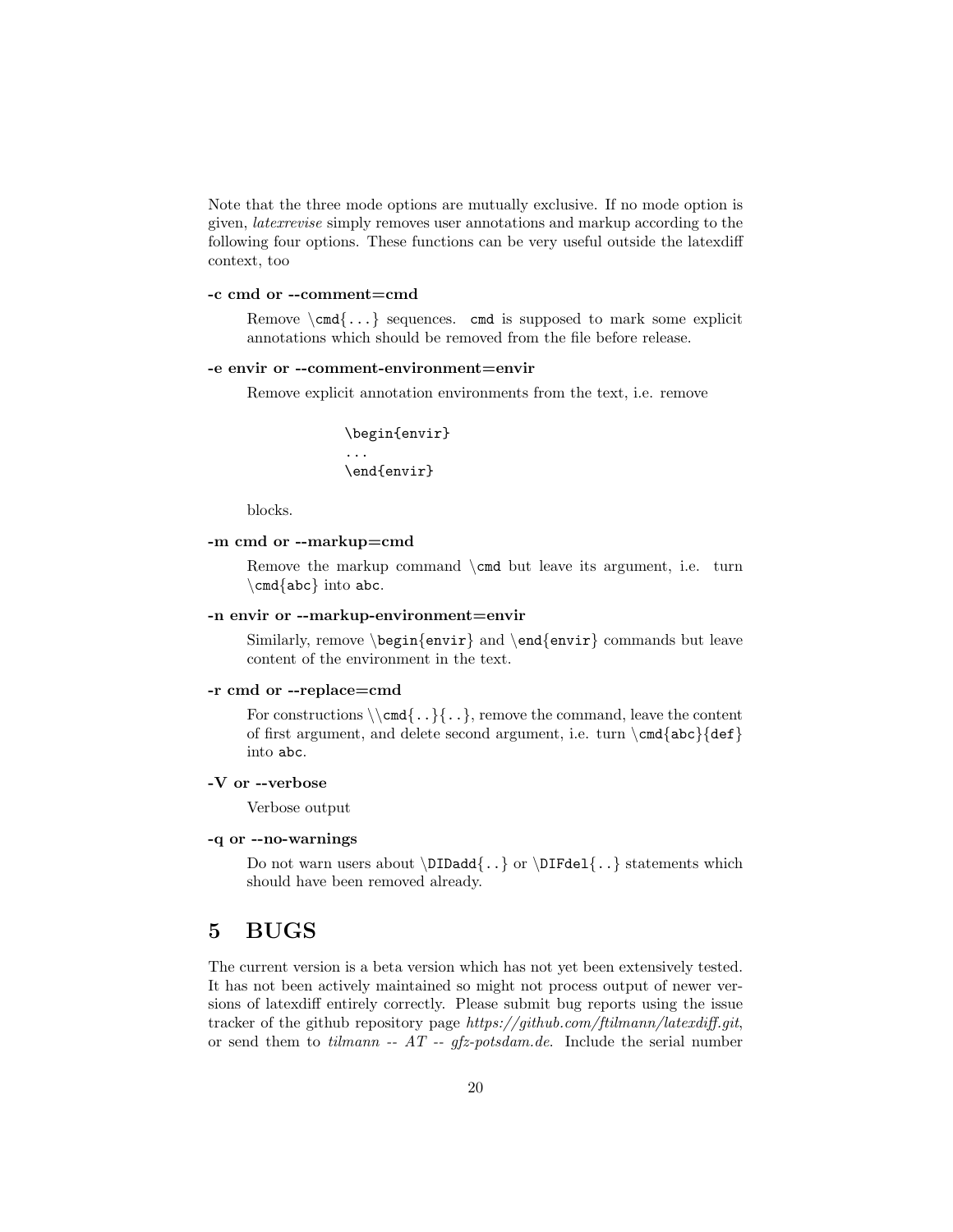of latexrevise (Option --version). If you come across latexdiff output which is not processed correctly by latexrevise please include the problem file as well as the old and new files on which it is based, ideally edited to only contain the offending passage as long as that still reproduces the problem. Note that *latexrevise* gets confused by commented  $\begin{cases} \begin{cases} \begin{array}{c} \text{or } \text{end} \end{cases} \end{cases}$ statements

## 6 SEE ALSO

latexdiff

## 7 PORTABILITY

latexrevise does not make use of external commands and thus should run on any platform supporting PERL v5 or higher.

## 8 AUTHOR

Copyright (C) 2004 Frederik Tilmann

This program is free software; you can redistribute it and/or modify it under the terms of the GNU General Public License Version 3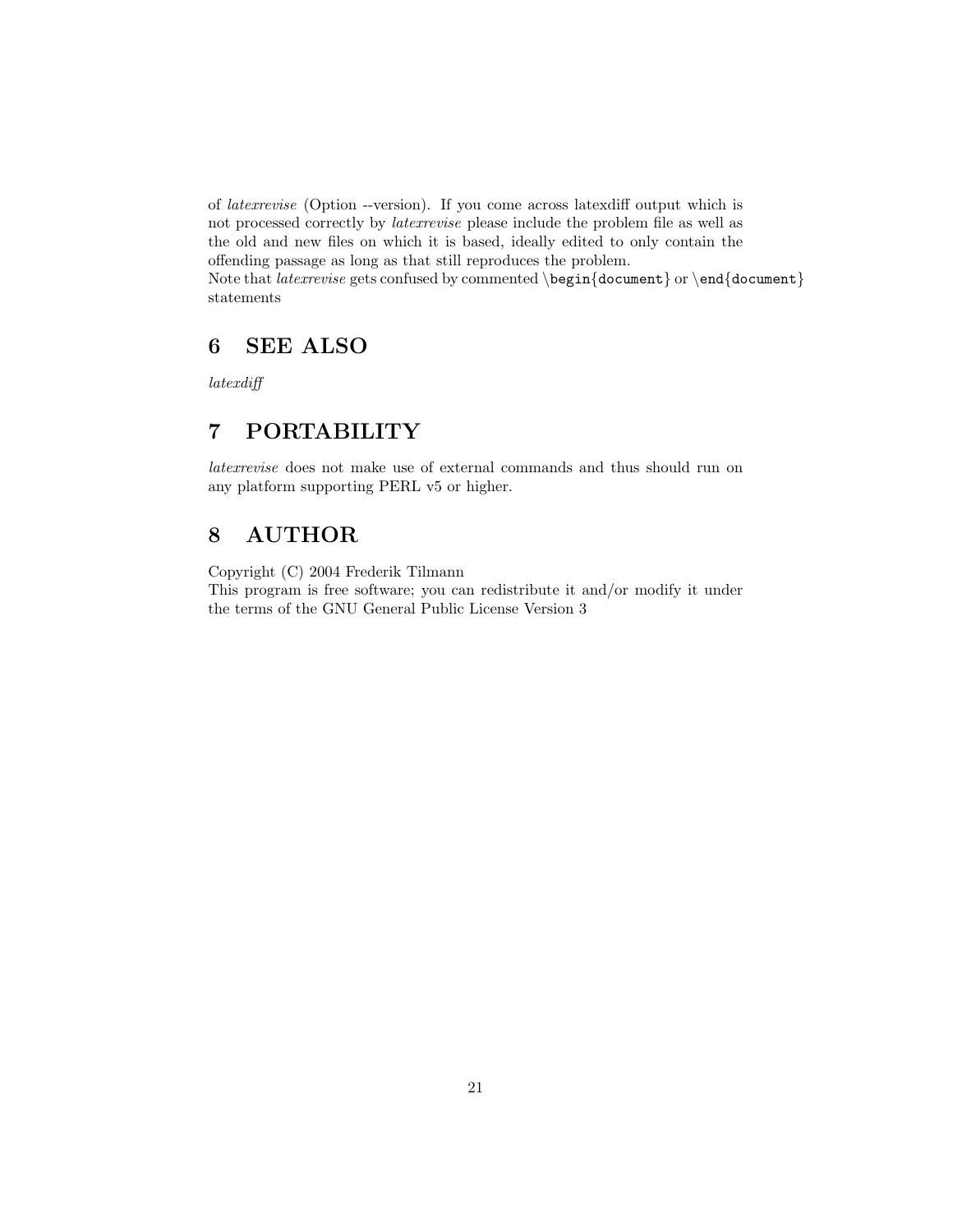## 1 NAME

latexdiff-vc - wrapper script that calls latexdiff for different versions of a file under version management (CVS, RCS or SVN)

## 2 SYNOPSIS

latexdiff-vc  $\lceil$  latexdiff-options  $\rceil$   $\lceil$  latexdiff-vc-options  $\rceil$  -r  $\lceil rev1 \rceil$  [-r  $rev2 \rceil$  file1.tex  $\lceil$  file2.tex ...

or

latexdiff-vc [ latexdiff-options ] [ latexdiff-vc-options ][ --postscript | --pdf ] old.tex new.tex

## 3 DESCRIPTION

*latexdiff-vc* is a wrapper script that applies *latexdiff* to a file, or multiple files under version control (git, subversion (SVN), mercurial (hg), CVS, RCS), and optionally runs the sequence of latex and dvips or pdflatex commands necessary to produce pdf or postscript output of the difference tex file(s). It can also be applied to a pair of files to automatise the generation of difference file in postscript or pdf format.

## 4 OPTIONS

### --rcs, --svn, --cvs, --git or --hg

Set the version control system used. If no version system is specified, latexdiff-vc will venture a guess.

latexdiff-cvs, latexdiff-rcs etc are variants of latexdiff-vc which default to the respective versioning system. However, this default can still be overridden using the options above.

Note that hg needs to support the  $\text{-root}$  option (version  $\geq 2.9$ )

## -r, -r rev or --revision, --revision=rev

Choose revision (under RCS, CVS, SVN, GIT or HG). One or two -r options can be specified, and they result in different behaviour:

## latexdiff-vc -r file.tex ...

compares file.tex with the most recently checked-in version checked.

#### latexdiff-vc -r rev1 file.tex ...

compares *file.tex* with revision rev1.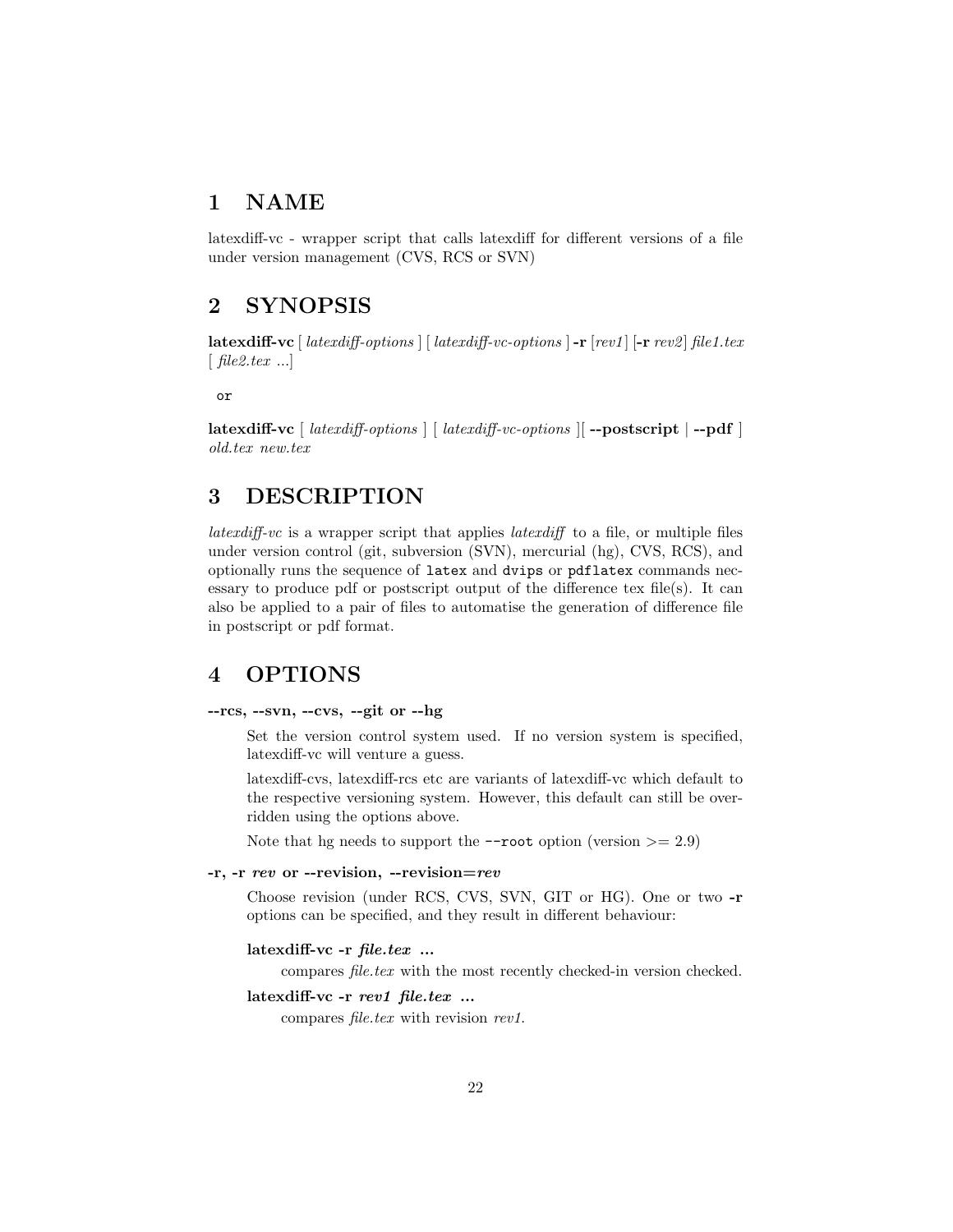#### latexdiff-vc -r rev1 -r rev2 file.tex ...

compares revisions rev1 and rev2 of file.tex.

Multiple files can be specified for all of the above options. All files must have the extensions .tex, .bbl, or .flt, though.

#### latexdiff-vc old.tex new.tex

compares two files.

The name of the difference file is generated automatically and reported to stdout.

#### -d or --dir -d path or --dir=path

Rather than appending the string diff and optionally the version numbers given to the output-file, this will prepend a directory name diff to the original filename, creating the directory and sub-directories should they not exist already. This is particularly useful in order to clone a complete directory hierarchy. Optionally, a pathname path can be specified, which is prepended instead of diff.

#### --flatten,--flatten=keep-intermediate

If combined with --git, --svn or --hg option or the corresponding modes, check out the revisions to compare in a separate temporary directory, and then pass on option --flatten to latexdiff. The directory in which latexdiff-vc is invoked defines the subtree which will be checked out. Note that if additional files are needed which are not included in the flatten procedure (package files, included graphics), they need to be accessible in the current directory. If you use bibtex, it is recommended to include the .bbl file in the version management.

The generic usage of this function is : latexdiff-vc  $-$ flatten  $-r$  rev1 [-r rev2] master.tex where master.tex is the project file containing the highest level of includes etc.

With --flatten=keep-intermediate, the intermediate revision snapshots are kept in the current directory (Default is to store them in a temporary directory and delete them after generating the diff file.)

### --only-changes

Post-process the output such that only pages with changes on them are displayed. This requires the use of subtype ZLABEL in latexdiff, which will be set automatically, but any manually set -s option will be overruled (also requires zref package to be installed). This option also disables internal links (as implemented by hyperref package) and graphics markup. (note that this option must be combined with --ps or --pdf to make sense)

#### --force

Overwrite existing diff files without asking for confirmation. Default behaviour is to ask for confirmation before overwriting an existing difference file.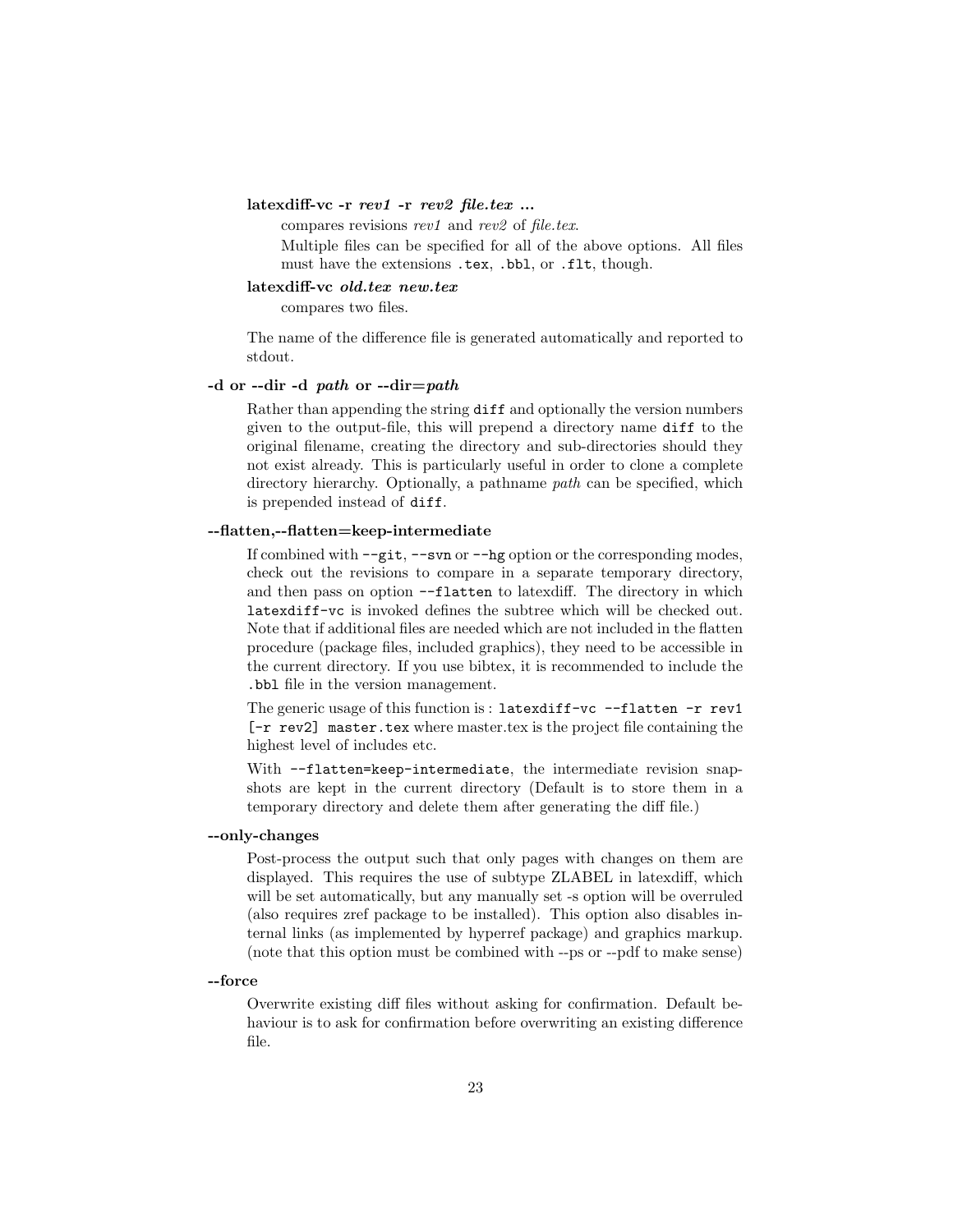#### --run

run latex command on diff file after generation of diff file.

--dvi

run latex and dvixxx commands after generation of diff file.

-c configfile =item --config var1=val1,var2=val2,... or -c var1=val1,..

Set configuration variables for latexdiff and latexdiff-vc. The option can be repeated to set different variables (as an alternative to the commaseparated list). Available variables for latexdiff-vc:

LATEXDIFF latexdiff command (e.g. latexdiff-fast, latexdiff-so). This command should support the option --interaction=batchmode

LATEX latex command (e.g. pdflatex, lualatex)

DVI2 Command for conversion of dvi file (e.g. dvips, dvipdf) BIBTEX Command replacing bibtex

All other config variables are passed to latexdiff. Explicitly set configuration changes always override implicit changes by the following shortcut options --fast, --so, --ps and --pdf.

--fast or --so

Use latexdiff-fast or latexdiff-so, respectively (instead of latexdiff).

#### --ps or --postscript

Generate postscript output from difference file. This will run the sequence latex; latex; dvips on the difference file (do not use this option in the rare cases, where three latex commands are required if you care about correct referencing). If the difference file contains a  $\bibliography$  tag, run the sequence latex; bibtex; latex; latex; dvips.

#### --pdf

Generate pdf output from difference file using pdflatex. This will run the sequence pdflatex; pdflatex on the difference file, or pdflatex; bibtex; pdflatex; pdflatex for files requiring bibtex. Note that this is not just a shortcut for setting configuration variable but also triggers some special behaviour.

#### --show-config

Show values of configuration variables.

--help or -h

Show help text

#### --version

Show version number

All other options are passed on to latexdiff.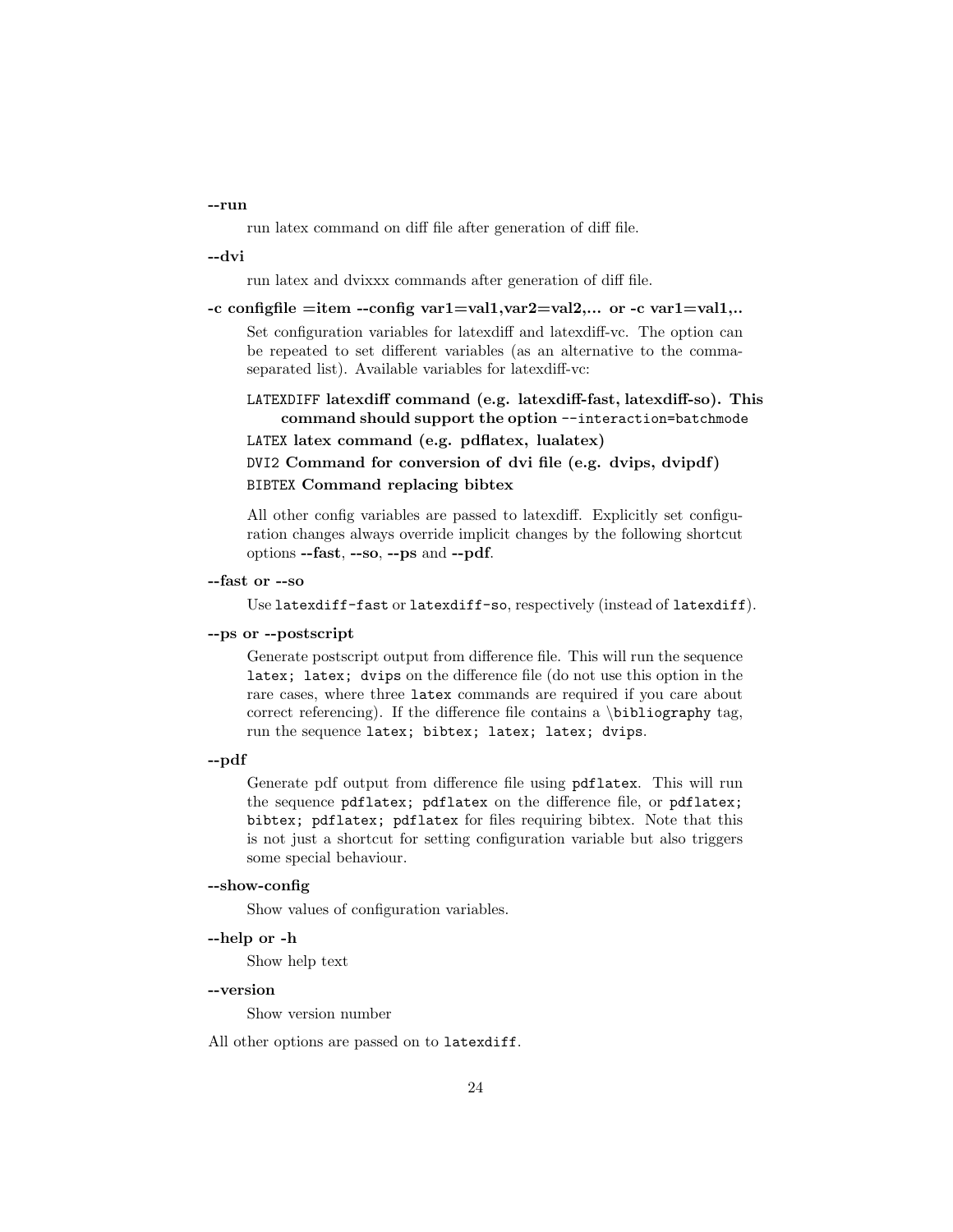## 5 SEE ALSO

latexdiff

## 6 PORTABILITY

latexdiff-vc uses external commands and is therefore dependent on the system architecture; it has been tested mainly on Unix-like systems. It also requires a version control system and latex to be installed on the system to make use of all features. Modules from Perl 5.8 or higher are required.

## 7 BUG REPORTING

Please submit bug reports using the issue tracker of the github repository page https://github.com/ftilmann/latexdiff.git, or send them to tilmann --  $AT$  -- gfzpotsdam.de. Include the version number of latexdiff-vc (option --version).

## 8 AUTHOR

Version 1.2.1 Copyright (C) 2005-2017 Frederik Tilmann

This program is free software; you can redistribute it and/or modify it under the terms of the GNU General Public License Version 3 Contributors: S Utcke, H Bruyninckx; some ideas have been inspired by git-latexdiff bash script. C. Junghans: Mercurial Support.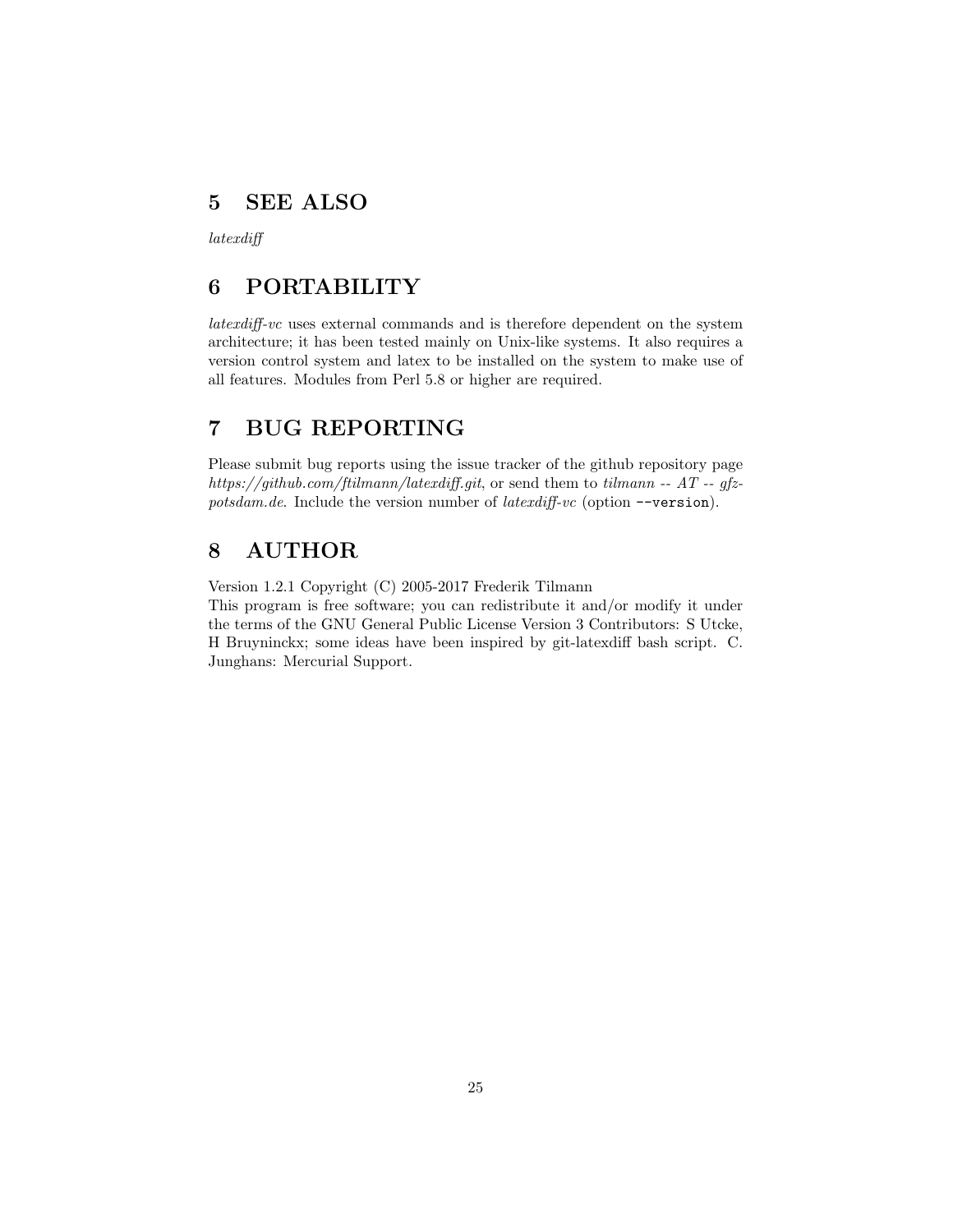## A simple example

We start with a draft text, example-draft.tex, listed here in full but also included in the distribution (except that the "verbatim" environment had to be renamed to "Verbatim" for the listing).

\documentclass[12pt,a4paper]{article}

\setlength{\topmargin}{-0.2in} \setlength{\textheight}{9.5in} \setlength{\oddsidemargin}{0.0in}

\setlength{\textwidth}{6.5in}

\title{latexdiff Example - Draft version} \author{F Tilmann}

\begin{document} \maketitle

\section\*{Introduction}

This is an extremely simple document that showcases some of latexdiff features. Type \begin{Verbatim} latexdiff -t UNDERLINE example-draft.tex example-rev.tex > example-diff.tex \end{Verbatim} to create the difference file. You can inspect this file directly. Then run either \begin{Verbatim} pdflatex example-diff.tex xpdf example-diff.pdf \end{Verbatim} or \begin{Verbatim} latex example-diff.tex dvips -o example-diff.ps example-diff.dvi gv example-diff.ps \end{Verbatim} to display the markup. Of course, instead of \verb|xpdf| you can use \verb|okular, evince, acroread| or any other pdf or postscript viewer.

```
\section*{Another section title}
```
A paragraph with a line only in the draft document. More things could be said were it not for the constraints of time and space.

More things could be said were it not for the constraints of time and space.

```
And here is a tipo.
```
Here is a table:

\begin{tabular}{ll} Name & Description \\ \hline Gandalf & Grey \\ Saruman & White \end{tabular}

And sometimes a whole paragraph gets completely rewritten. In this case latexdiff marks up the whole paragraph even if some words in it are identical. No change, no markup! \end{document}

We can now edit this text as we would do with any other latex file to create a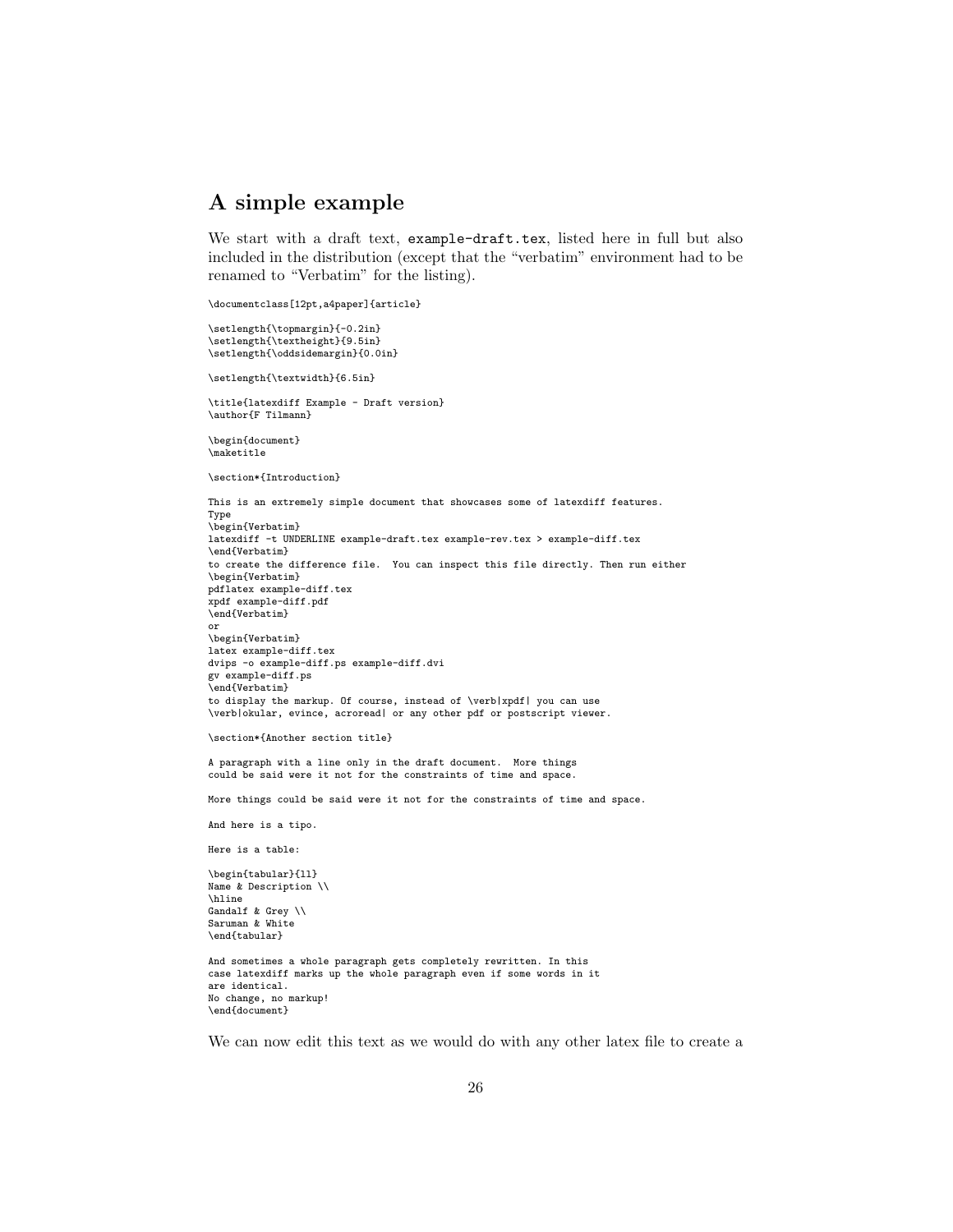new revision of the text, example-rev.tex. We should run

latex example-rev.tex

and look at the resulting .dvi file to make sure that all changes are valid. An example revision is listed here:

\documentclass[12pt,a4paper]{article}

\setlength{\topmargin}{-0.2in} \setlength{\textheight}{9.5in} \setlength{\oddsidemargin}{0.0in}

\setlength{\textwidth}{6in}

\title{latexdiff Example - Revised version} \author{F Tilmann} % Note how in the preamble visual markup is never used (even % if some preamble might eventually end up as visible text.)

\begin{document} \maketitle

\section\*{Introduction}

This is an extremely simple document that showcases some of the latexdiff features. Type \begin{Verbatim} latexdiff -t UNDERLINE example-draft.tex example-rev.tex > example-diff.tex \end{Verbatim} to create the difference file. You can inspect this file directly. Then run either \begin{Verbatim} pdflatex example-diff.tex xpdf example-diff.pdf \end{Verbatim} or \begin{Verbatim} latex example-diff.tex dvips -o example-diff.ps example-diff.dvi gv example-diff.ps \end{Verbatim} to display the markup.

\section\*{Yet another section title}

More things could be said were it not for the constraints of time and space.

A paragraph with a line only in the revised document. More things could be said were it not for the constraints of time and space.

And here is a typo.

Here is a table:

\begin{tabular}{ll} Name & Description \\ \hline Gandalf & White \\ Saruman & Evil \end{tabular}

And now for something completely different, with not a paragraph in sight. No change, no markup! \end{document}

To compare both revisions, type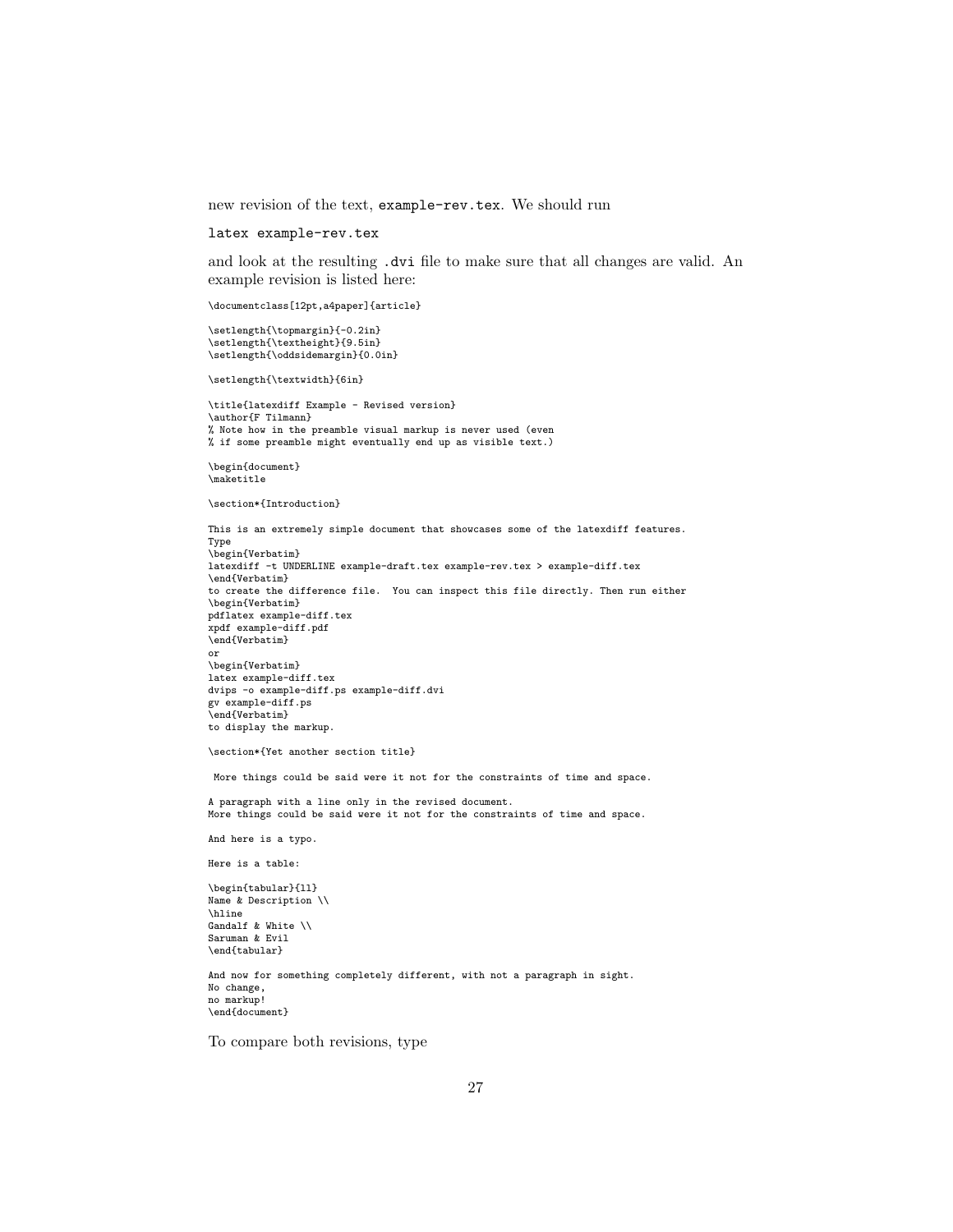#### latexdiff -t UNDERLINE example-draft.tex example-rev.tex > example-diff.tex

This results in the following difference file (a few newlines have been added in this listing for legibility reasons):

```
\documentclass[12pt,a4paper]{article}
```
\setlength{\topmargin}{-0.2in} \setlength{\textheight}{9.5in} \setlength{\oddsidemargin}{0.0in} %DIF 7c7 %DIF < \setlength{\textwidth}{6.5in} % $DIF$  --\setlength{\textwidth}{6in} %DIF >  $%$ DIF -%DIF 9c9 %DIF < \title{latexdiff Example - Draft version}  $%$ DIF -\title{latexdiff Example - Revised version} %DIF >  $"ADIF --$ \author{F Tilmann} % Note how in the preamble visual markup is never used (even %DIF > % if some preamble might eventually end up as visible text.) %DIF > %DIF PREAMBLE EXTENSION ADDED BY LATEXDIFF %DIF UNDERLINE PREAMBLE %DIF PREAMBLE \RequirePackage[normalem]{ulem} %DIF PREAMBLE \RequirePackage{color} %DIF PREAMBLE \providecommand{\DIFadd}[1]{{\color{blue}\uline{#1}}} %DIF PREAMBLE \providecommand{\DIFdel}[1]{{\color{red}\sout{#1}}} %DIF PREAMBLE %DIF SAFE PREAMBLE %DIF PREAMBLE \providecommand{\DIFaddbegin}{} %DIF PREAMBLE \providecommand{\DIFaddend}{} %DIF PREAMBLE \providecommand{\DIFdelbegin}{} %DIF PREAMBLE \providecommand{\DIFdelend}{} %DIF PREAMBLE %DIF FLOATSAFE PREAMBLE %DIF PREAMBLE \providecommand{\DIFaddFL}[1]{\DIFadd{#1}} %DIF PREAMBLE \providecommand{\DIFdelFL}[1]{\DIFdel{#1}} %DIF PREAMBLE \providecommand{\DIFaddbeginFL}{} %DIF PREAMBLE \providecommand{\DIFaddendFL}{} %DIF PREAMBLE \providecommand{\DIFdelbeginFL}{} %DIF PREAMBLE \providecommand{\DIFdelendFL}{} %DIF PREAMBLE %DIF END PREAMBLE EXTENSION ADDED BY LATEXDIFF \begin{document} \maketitle \section\*{Introduction} This is an extremely simple document that showcases some of latexdiff features. Type \begin{Verbatim} latexdiff -t UNDERLINE example-draft.tex example-rev.tex > example-diff.tex \end{Verbatim} to create the difference file. You can inspect this file directly. Then run either \begin{Verbatim} pdflatex example-diff.tex xpdf example-diff.pdf \end{Verbatim} or \begin{Verbatim} latex example-diff.tex dvips -o example-diff.ps example-diff.dvi gv example-diff.ps \end{Verbatim} to display the markup.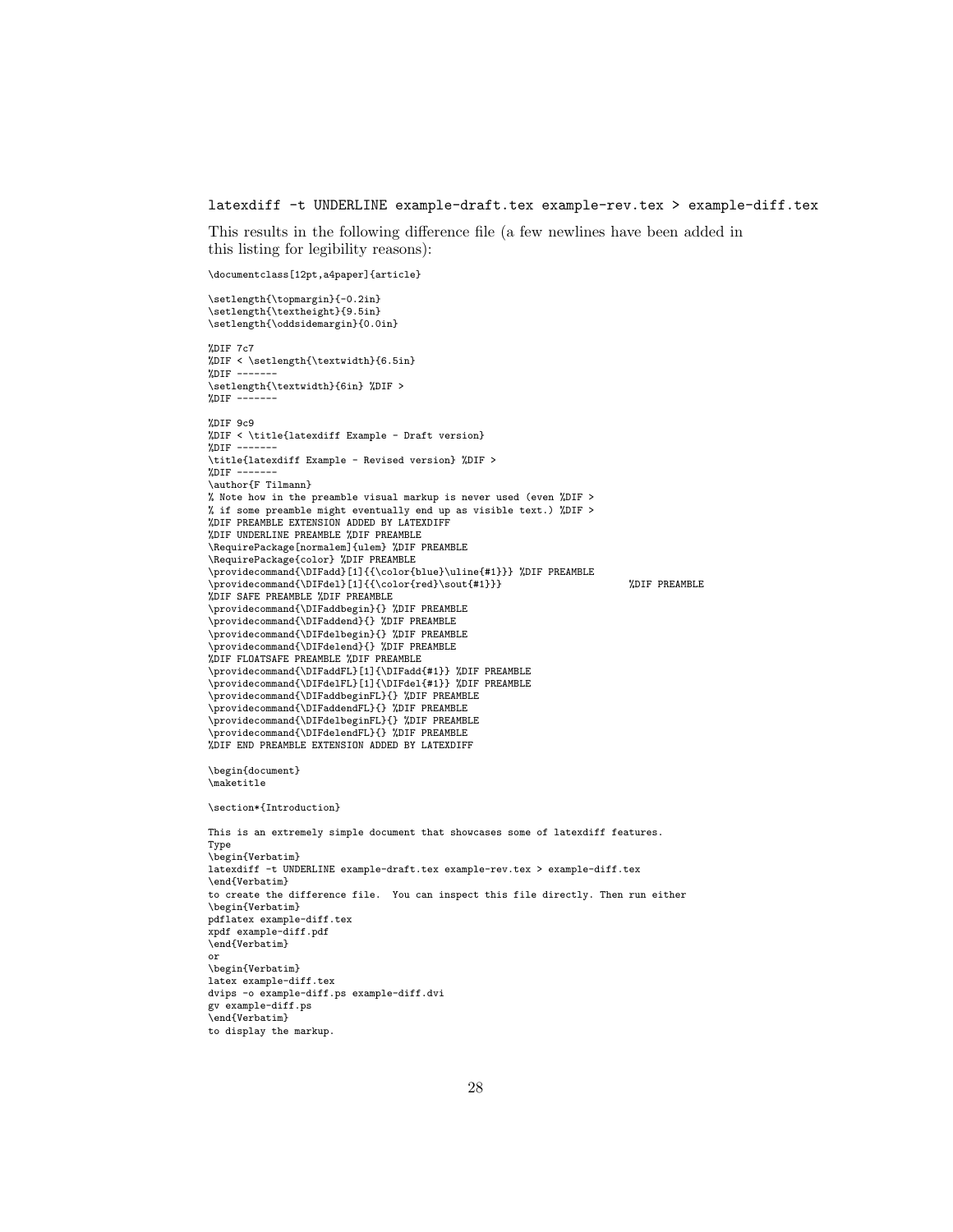\section\*{\DIFaddbegin \DIFadd{Yet another }\DIFaddend \DIFdelbegin \DIFdel{Another }\DIFdelend section title}

\DIFdelbegin \DIFdel{A paragraph with a line only in the draft document. }\DIFdelend More things could be said were it not for the constraints of time and space.

\DIFaddbegin \DIFadd{A paragraph with a line only in the revised document. }\DIFaddend More things could be said were it not for the constraints of time and space.

And here is a \DIFaddbegin \DIFadd{typo}\DIFaddend \DIFdelbegin \DIFdel{tipo}\DIFdelend .

Here is a table:

\begin{tabular}{ll} Name & Description \\ \hline Gandalf & \DIFaddbegin \DIFadd{White }\DIFaddend \DIFdelbegin \DIFdel{Grey }\DIFdelend \\ Saruman & \DIFaddbegin \DIFadd{Evil }\DIFaddend \DIFdelbegin \DIFdel{White }\DIFdelend \end{tabular}

And \DIFaddbegin \DIFadd{now for something completely different, with not a paragraph in sight}\DIFaddend \DIFdelbegin \DIFdel{sometimes a whole paragraph gets completely rewritten. In this case latexdiff marks up the whole paragraph even if some words in it are identical}\DIFdelend . No change, no markup! \end{document}

Type

pdflatex example-diff.tex xpdf example-diff.pdf

to make the markup visible. This is what it looks like: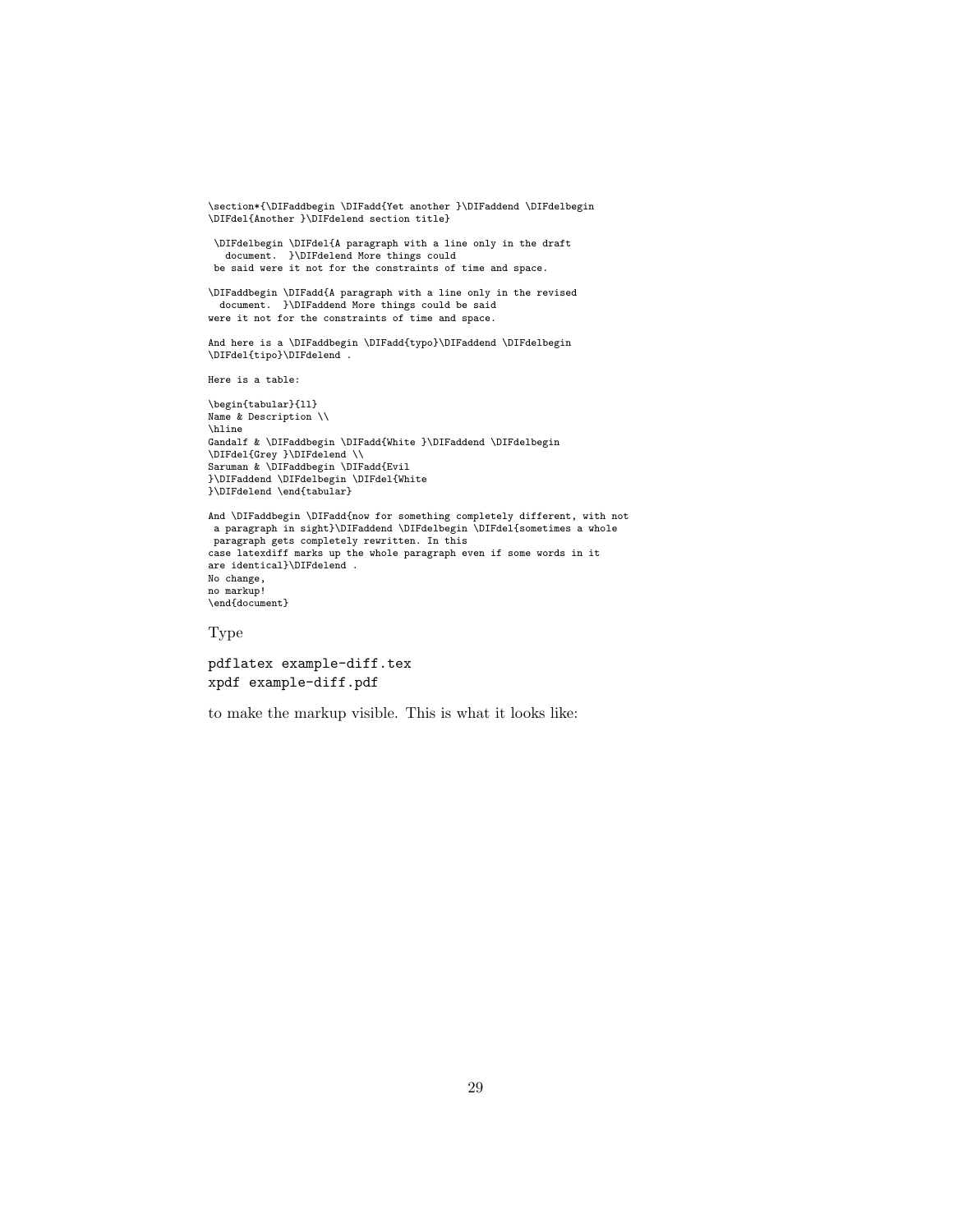|          | latexdiff Example - <del>Draft Revised</del> version                                                                                                                |
|----------|---------------------------------------------------------------------------------------------------------------------------------------------------------------------|
|          | F Tilmann                                                                                                                                                           |
|          | December 27, 2021                                                                                                                                                   |
|          | Introduction                                                                                                                                                        |
|          | This is an extremely simple document that showcases some of the latex different features.                                                                           |
| Type     |                                                                                                                                                                     |
|          | latexdiff -t UNDERLINE example-draft.tex example-rev.tex > example-diff.tex                                                                                         |
|          | to create the difference file. You can inspect this file directly. Then run either                                                                                  |
|          | pdflatex example-diff.tex<br>xpdf example-diff.pdf                                                                                                                  |
| $\alpha$ |                                                                                                                                                                     |
|          | latex example-diff.tex<br>dvips -o example-diff.ps example-diff.dvi<br>gv example-diff.ps                                                                           |
|          | to display the markup.                                                                                                                                              |
|          | Another-Yet another section title                                                                                                                                   |
|          | A paragraph with a line only in the draft document. More things could be said were                                                                                  |
|          | it not for the constraints of time and space.<br>A paragraph with a line only in the revised document. More things could be said                                    |
|          | were it not for the constraints of time and space.                                                                                                                  |
|          | And here is a <b>tipotypo</b> .<br>Here is a table:                                                                                                                 |
|          | Name<br>Description                                                                                                                                                 |
|          | Gandalf<br>Grey-White<br>Saruman White-Evil                                                                                                                         |
|          | And sometimes a whole paragraph gets completely rewritten. In this case latex diff                                                                                  |
|          | marks up the whole paragraph even if some words in it are identical now for something<br>completely different, with not a paragraph in sight. No change, no markup! |
|          |                                                                                                                                                                     |
|          |                                                                                                                                                                     |
|          | $\mathbf{1}$                                                                                                                                                        |
|          |                                                                                                                                                                     |

٦

If you approve of all the changes in the revision, just continue with  $\tt example-rev.tex$